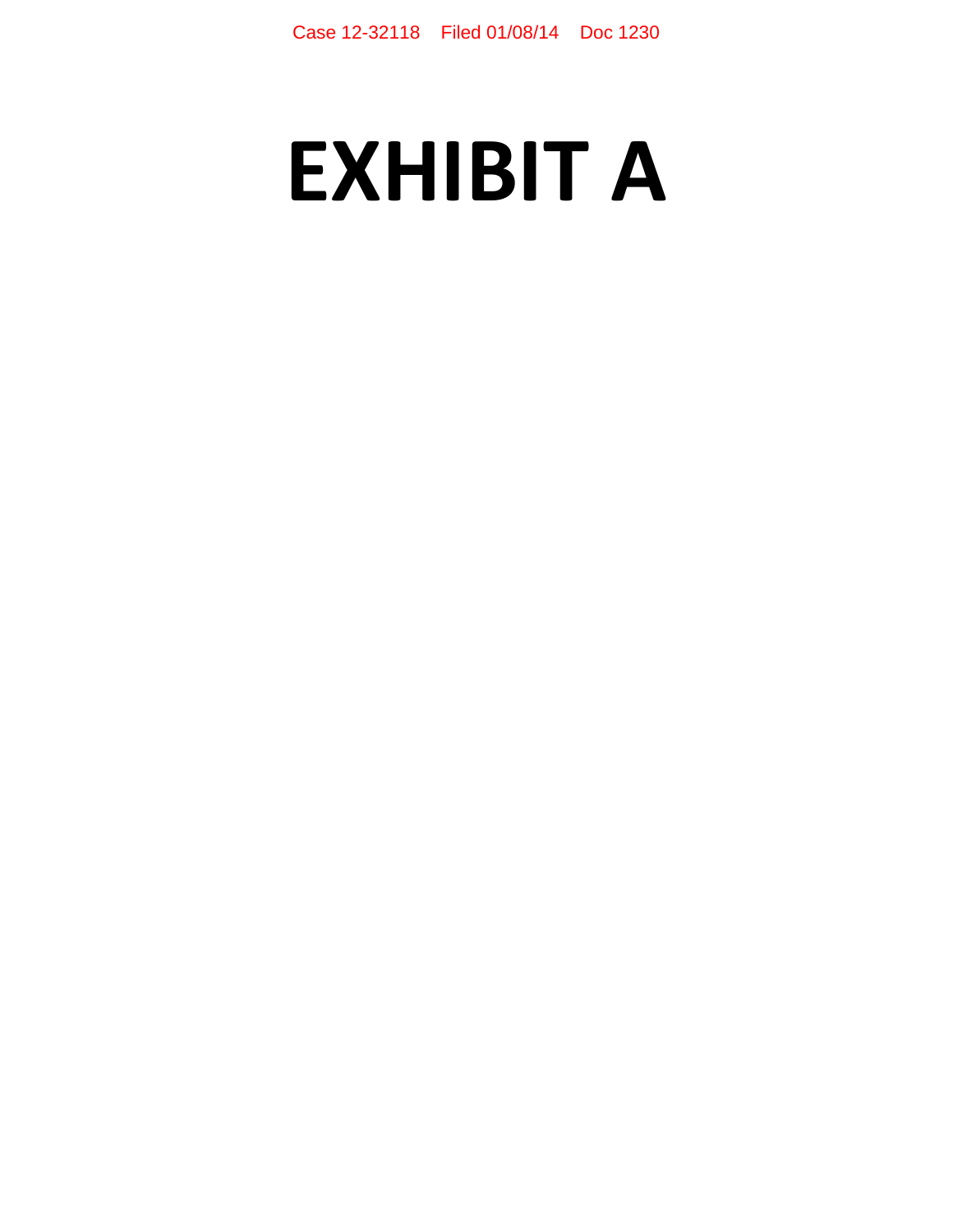#### DLA PIPER LLP (US) SAN FRANCISCO 1 2 3 4 5 6 7 8 9 10 11 12 13 14 15 16 17 18 19 20 21 22 23 24 25 26 27 28 **31**  -1- STIP. FOR RELIEF FROM THE STAY (STOCKTON ANIMAL SHELTER); NO. 12-32118 NANCY O. DIX (Bar No. 129150) **DLA PIPER LLP (US)**  555 Mission Street, Suite 2400 San Francisco, CA 94105-2933 Telephone: 415.836.2500<br>Facsimile: 415.836.2501 Facsimile: 415.836.2501 ERIK R. FUEHRER (Bar No. 252578) KRISTA A. CELENTANO (Bar No. 279526) **DLA PIPER LLP (US)**  2000 University Avenue East Palo Alto, CA 94303-2214<br>Telephone: 650.833.2000 Telephone: 650.833.2000<br>Facsimile: 650.833.2001 Facsimile: 650.833.2001 Attorneys for Movants, ANIMAL LEGAL DEFENSE FUND EMILY BALLUS CHRISTOPHER McFALL and EILEEN McFALL, PH.D. **UNITED STATES BANKRUPTCY COURT EASTERN DISTRICT OF CALIFORNIA SACRAMENTO DIVISION**  In re: CITY OF STOCKTON, CALIFORNIA Debtor. CASE NO. 12-32118 DC No. DLA-01 Chapter 9 **STIPULATION BETWEEN THE CITY OF STOCKTON AND ANIMAL LEGAL DEFENSE FUND, EMILY BALLUS, CHRISTOPHER MCFALL, AND EILEEN MCFALL FOR RELIEF FROM THE AUTOMATIC STAY**  Date: January 28, 2014 Time: 9:30 a.m. Place: Courtroom 35  $501$  I Street,  $6<sup>th</sup>$  Floor Sacramento, CA 95814 Case 12-32118 Filed 01/08/14 Doc 1230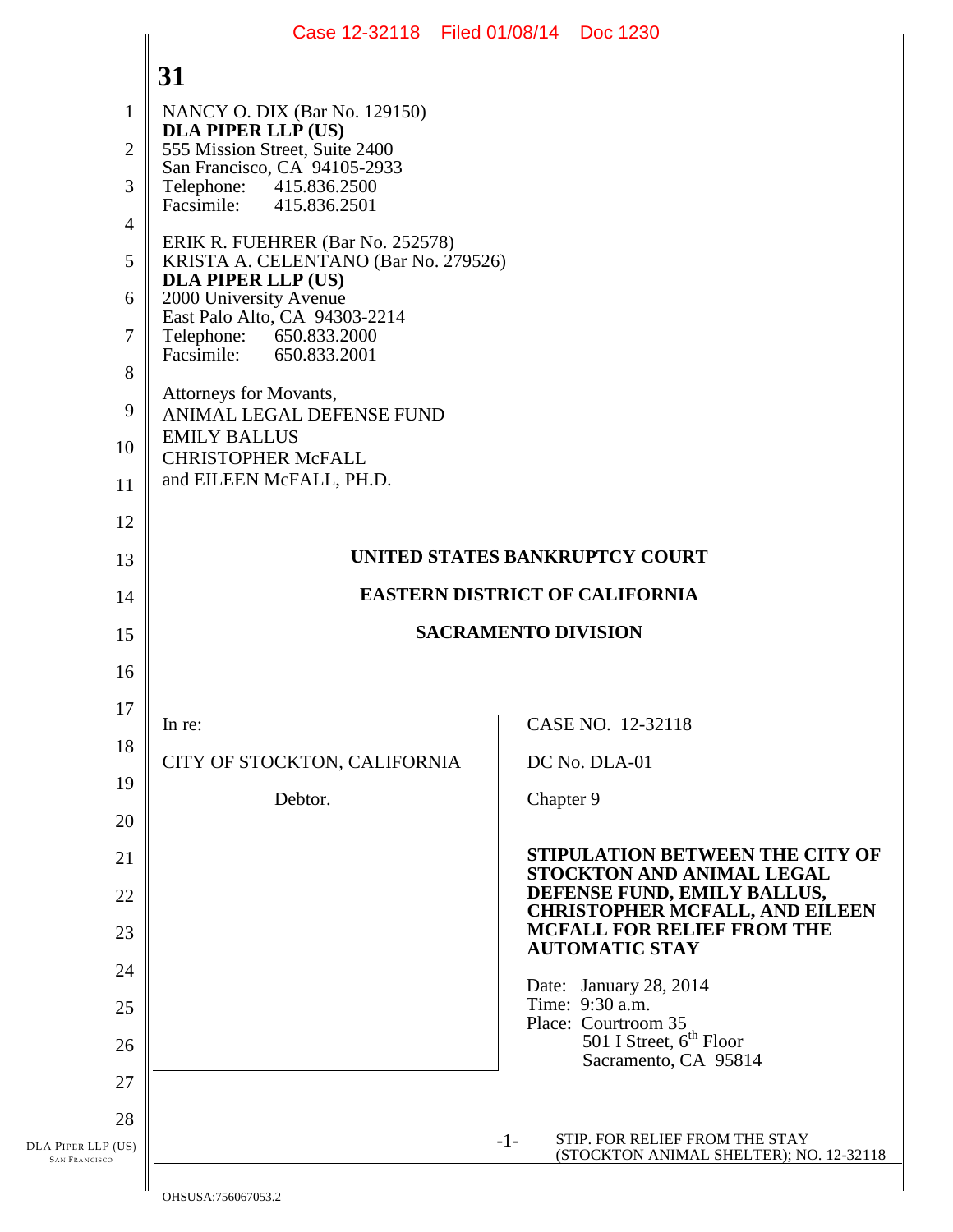| $\mathbf{1}$   | <b>INTRODUCTION</b>                                                                                 |
|----------------|-----------------------------------------------------------------------------------------------------|
| $\overline{2}$ | Animal Legal Defense Fund, Emily Ballus, Christopher McFall, and Eileen McFall                      |
| 3              | (collectively, "Plaintiffs") and the City of Stockton ("City") hereby enter into this Stipulation   |
| $\overline{4}$ | Between the City of Stockton and Animal Legal Defense Fund Emily Ballus, Christopher McFall,        |
| 5              | and Eileen McFall, for Relief from the Automatic Stay (the "Stipulation"), and hereby stipulate as  |
| 6              | follows:                                                                                            |
| 7              | <b>RECITALS</b>                                                                                     |
| 8              | Plaintiffs contend, among other things, that since at least February 2008, animals<br>1.            |
| 9              | at the City of Stockton Animal Shelter ("Shelter") were being prematurely and/or wrongly            |
| 10             | euthanized.                                                                                         |
| 11             | 2.<br>Plaintiffs seek relief from the automatic stay in order to allow them to bring writs          |
| 12             | of mandate and request for injunctive relief in the Superior Court for the county of San Joaquin    |
| 13             | against the City of Stockton Animal Services Division ("Animal Services"); the City of Stockton     |
| 14             | Animal Shelter ("Shelter"); Pat Claerbout, in her capacity as Animal Services Supervisor; and       |
| 15             | DOES 1 through 10, inclusive (collectively, the "Defendants") pursuant to California Code of        |
| 16             | Civil Procedure sections 1085, et seq., California Code of Civil Procedure section 526a, and        |
| 17             | California Public Records Act, California Government Code section 6250, et seq. (the "Non-          |
| 18             | Bankruptcy Action").                                                                                |
| 19             | 3.<br>If granted, the writs of mandate will direct Defendants to provide Plaintiffs with            |
| 20             | complete copies of records responsive to all outstanding records requests and to immediately        |
| 21             | cease and desist from violating certain provisions of the Hayden Act, currently codified in various |
| 22             | places throughout the California Civil Code, the California Food and Agriculture Code, the          |
| 23             | California Penal Code, the California Government Code and the Stockton Municipal Code. The          |
| 24             | injunction will restrain and prevent Defendants from continuing to illegally expend and/or waste    |
| 25             | public funds in violation of same.                                                                  |
| 26             | 4.<br>The Non-Bankruptcy Action involves purely state law issues arising out of the                 |
| 27             | Stockton Municipal Code, California Civil Code, the California Food and Agriculture Code, the       |

California Penal Code, the California Government Code and the Hayden Act.

-2- STIP. FOR RELIEF FROM THE STAY (STOCKTON ANIMAL SHELTER); NO. 12-32118

28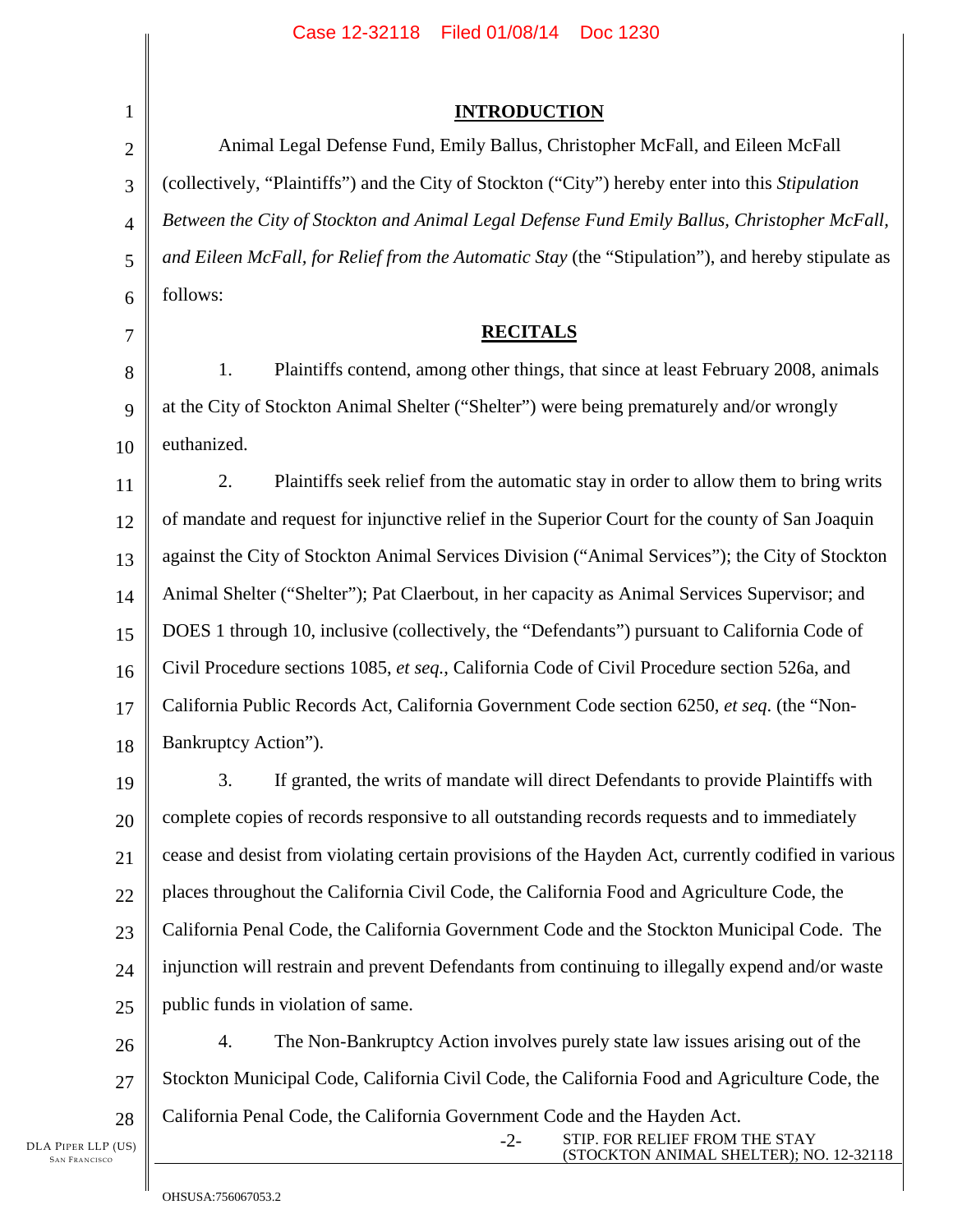| $\mathbf{1}$    | 5.<br>Plaintiffs' claims and the factual allegations supporting those claims are detailed in                                                                                    |
|-----------------|---------------------------------------------------------------------------------------------------------------------------------------------------------------------------------|
| $\overline{2}$  | the draft complaint ("Complaint") attached hereto as <b>Exhibit C</b> .                                                                                                         |
| 3               | 6.<br>Plaintiffs do not seek and will not seek in the Non-Bankruptcy Action any                                                                                                 |
| $\overline{4}$  | monetary relief (including but not limited to attorneys' fees and costs) from the City or from any                                                                              |
| 5               | of the Defendants.                                                                                                                                                              |
| 6               | 7.<br>Based on the Complaint and on the agreement not to seek monetary relief, the City                                                                                         |
| 7               | on behalf of itself and the Defendants, does not believe that the automatic stay applies to the                                                                                 |
| 8               | filing and prosecution of the Non-Bankruptcy Action, and agrees, to the extent that the stay                                                                                    |
| 9               | applies, that relief from the stay is appropriate in order to permit Plaintiffs to file the Complaint                                                                           |
| 10              | and to pursue the Non-Bankruptcy Action.                                                                                                                                        |
| 11              | NOW, THEREFORE, for good and valuable consideration, receipt of which is hereby                                                                                                 |
| 12              | acknowledged, the Parties hereby agree as follows:                                                                                                                              |
| 13              | <b>AGREEMENT</b>                                                                                                                                                                |
| 14              | 1.<br>Relief from the Automatic Stay. The parties stipulate that the Non-Bankruptcy                                                                                             |
| 15              | Action is not subject to the automatic stay of 11 U.S.C. $\S$ 362(a) or the additional automatic stay                                                                           |
| 16              | of 11 U.S.C. § 922(a), and request an order approving this Stipulation (the "Order") or, if the                                                                                 |
| 17              | automatic stay applies to this action, the Order shall grant Plaintiffs relief from the automatic stay                                                                          |
| 18              | provided for in section 362(a) of title 11 of the United States Code (the "Bankruptcy Code") with                                                                               |
| 19              | respect to filing the Complaint and to bringing writs of mandate and a request for injunctive relief                                                                            |
| 20              | in the Superior Court for the County of San Joaquin against Defendants.                                                                                                         |
| 21              | Effectiveness. Notwithstanding anything contained in Rule $4001(a)(3)$ of the<br>2.                                                                                             |
| 22              | Federal Rules of Bankruptcy Procedure (the "Bankruptcy Rules"), this Stipulation shall be                                                                                       |
| 23              | effective upon the entry on the docket of the Order, and the fourteen-day stay contemplated by                                                                                  |
| 24              | Bankruptcy Rule $4001(a)(3)$ shall not apply. If any provision of the Order is later modified,                                                                                  |
| 25              | vacated or stayed by subsequent order of this or any other Court for any reason, such                                                                                           |
| 26              | modification, vacation or stay shall not affect the validity of any action taken pursuant to the                                                                                |
| 27              | Order prior to the later of (a) the effective date of such modification, vacation or stay, or (b) the                                                                           |
| 28<br>(US)<br>C | entry of the order pursuant to which such modification, vacation or stay was established.<br>STIP. FOR RELIEF FROM THE STAY<br>$-3-$<br>(STOCKTON ANIMAL SHELTER); NO. 12-32118 |

DLA PIPER LLP SAN FRANCISCO

 $\parallel$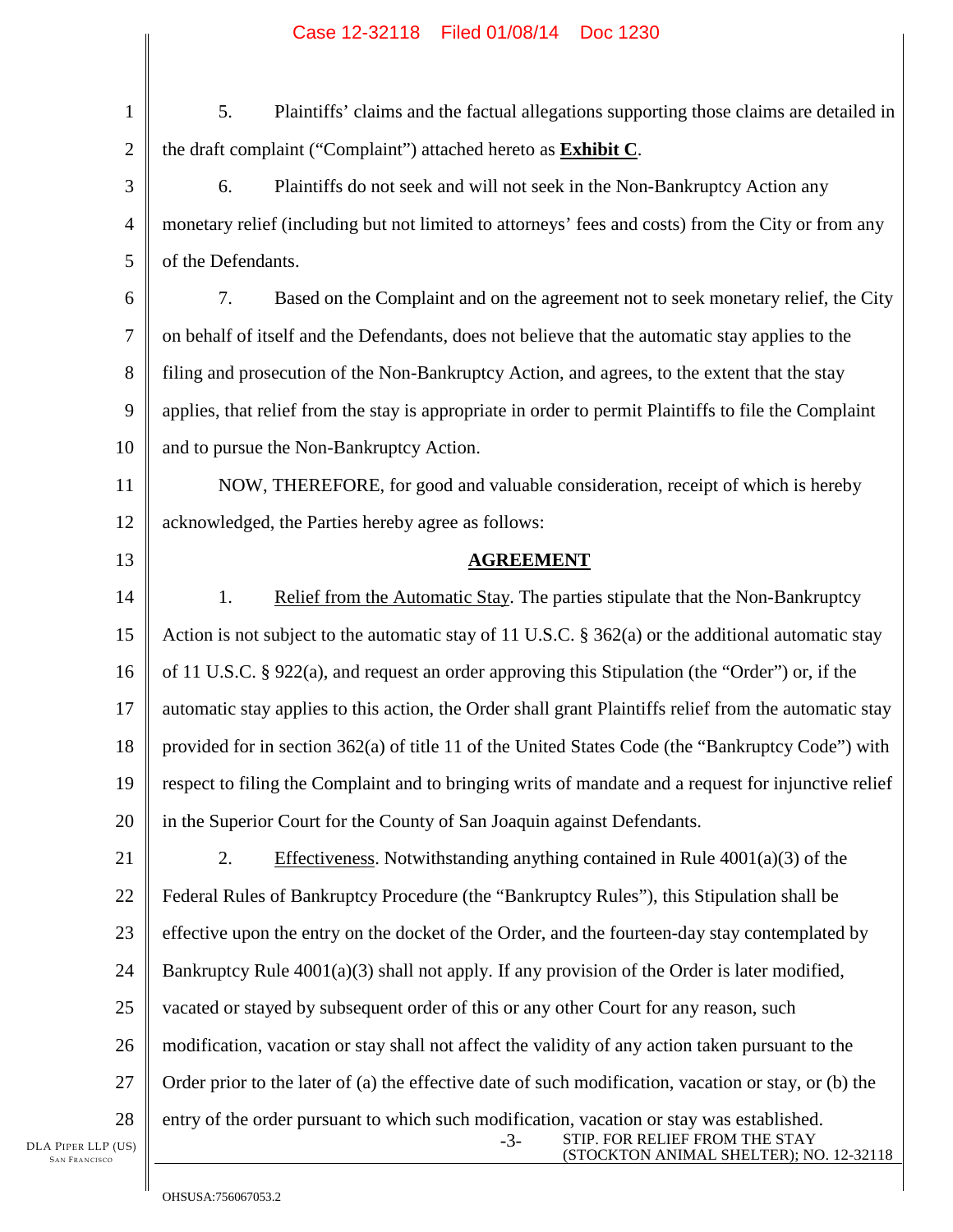|                                            | Case 12-32118 Filed 01/08/14 Doc 1230                                               |
|--------------------------------------------|-------------------------------------------------------------------------------------|
|                                            |                                                                                     |
| $\mathbf{1}$                               | IN WITNESS WHEREOF, the Parties have caused this Stipulation to be duly executed on |
| $\mathbf{2}$                               | the date set forth below.                                                           |
| $\mathfrak{Z}$                             | Dated: January 8, 2014                                                              |
| $\overline{4}$                             |                                                                                     |
| 5                                          | /s/ Erik R. Fuehrer<br>ERIK R. FUEHRER                                              |
| 6                                          | <b>DLA PIPER LLP (US)</b><br><b>Attorneys for Plaintiffs</b>                        |
| $\tau$                                     | Dated: January 8, 2014                                                              |
| $8\,$                                      |                                                                                     |
| 9                                          | /s/ Marc Levinson<br><b>MARC LEVINSON</b>                                           |
| 10                                         | <b>ORRICK, HERRINGTON &amp; SUTCLIFFE</b><br><b>LLP</b>                             |
| 11                                         | Attorneys for the City of Stockton                                                  |
| 12                                         |                                                                                     |
| 13                                         |                                                                                     |
| 14                                         |                                                                                     |
| 15                                         |                                                                                     |
| 16                                         |                                                                                     |
| 17                                         |                                                                                     |
| 18                                         |                                                                                     |
| 19                                         |                                                                                     |
| 20                                         |                                                                                     |
| 21                                         |                                                                                     |
| 22                                         |                                                                                     |
| 23                                         |                                                                                     |
| 24                                         |                                                                                     |
| 25                                         |                                                                                     |
| 26                                         |                                                                                     |
| 27                                         |                                                                                     |
| 28                                         | STIP. FOR RELIEF FROM THE STAY<br>$-4-$                                             |
| DLA PIPER LLP (US)<br><b>SAN FRANCISCO</b> | (STOCKTON ANIMAL SHELTER); NO. 12-32118                                             |
|                                            | $\bigcap$ irir A. <i><math>\pi</math>ecocade</i> ?                                  |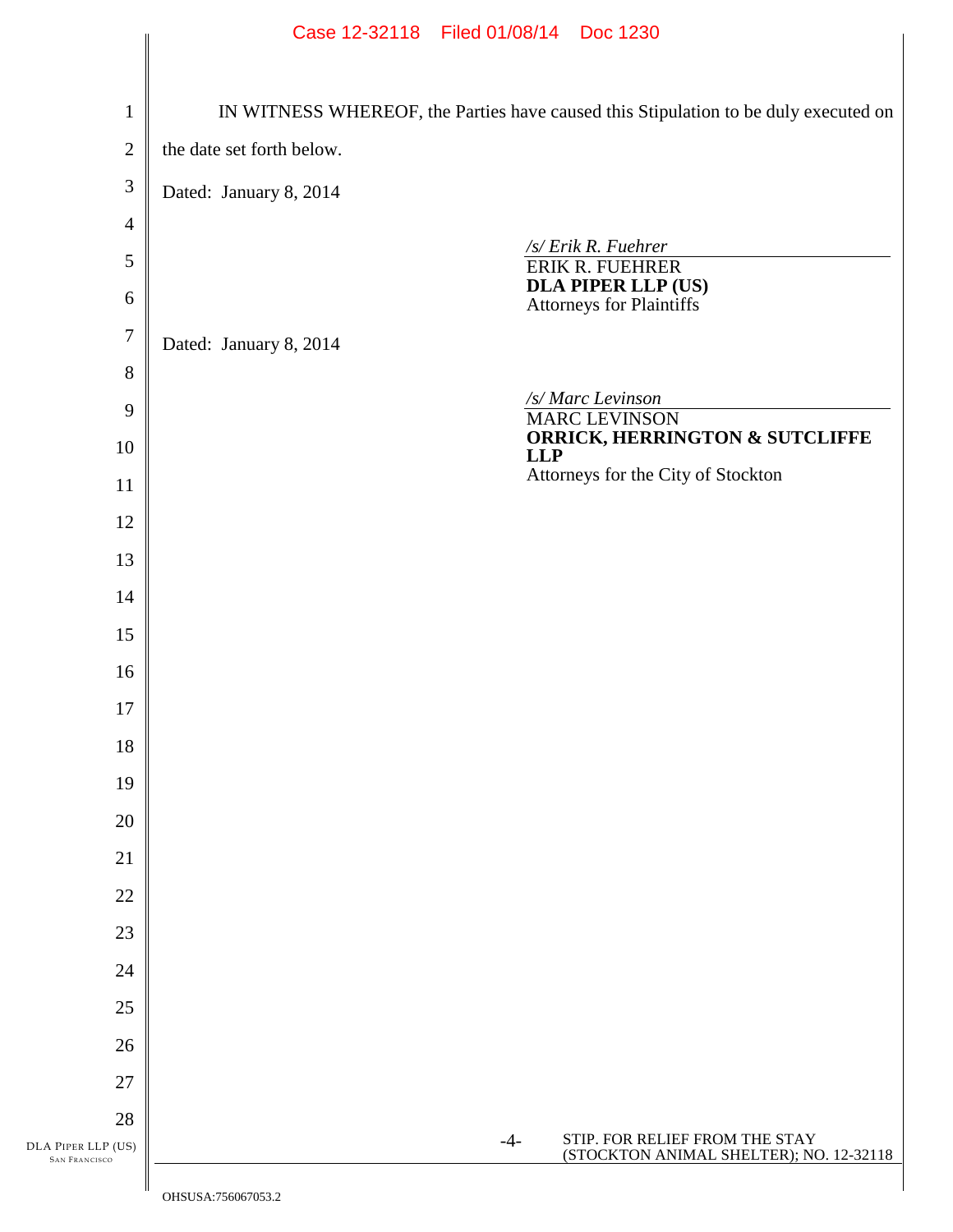# **EXHIBIT C**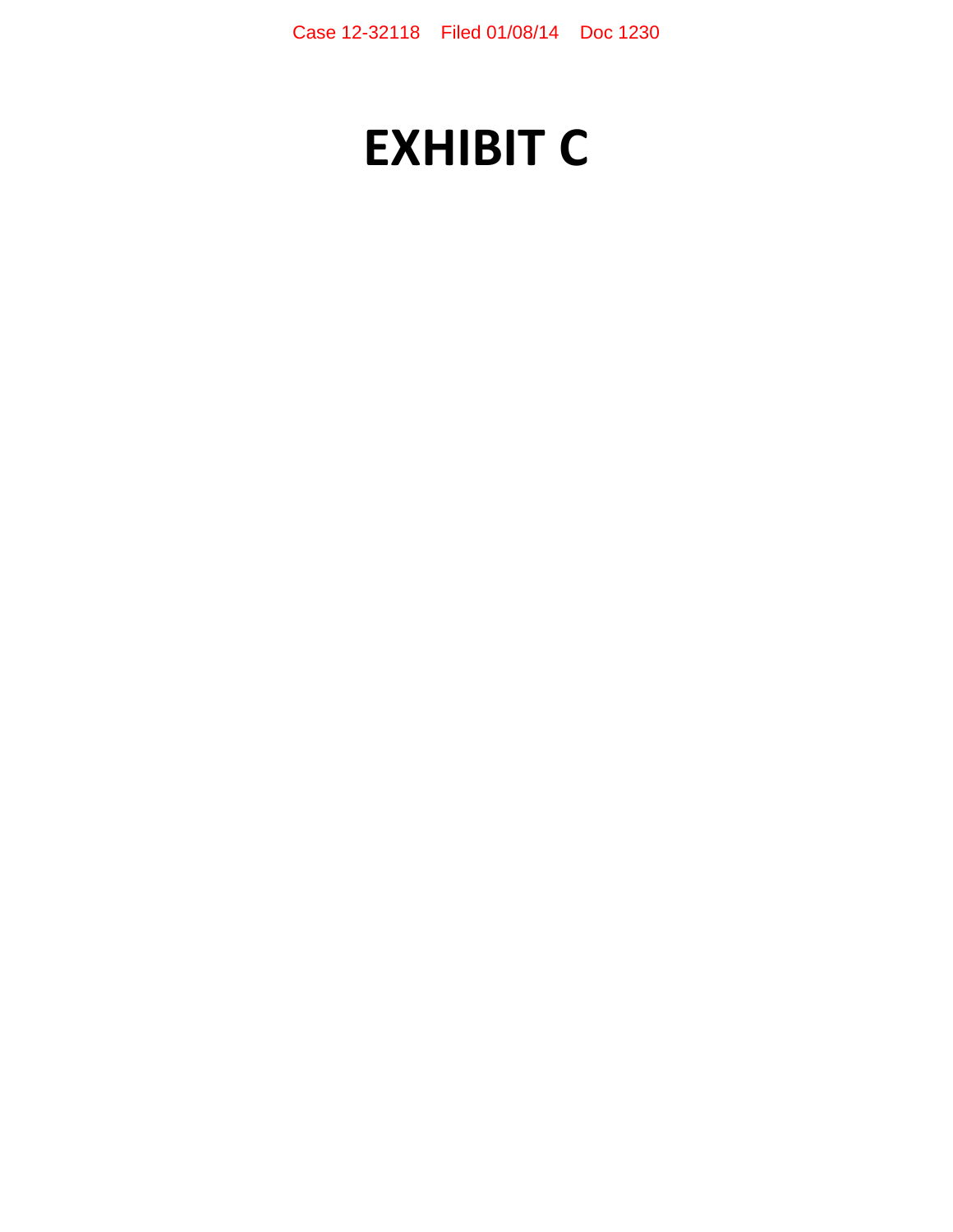|                                            | Case 12-32118 Filed 01/08/14 Doc 1230                                                   |       |                                                                                    |  |  |  |
|--------------------------------------------|-----------------------------------------------------------------------------------------|-------|------------------------------------------------------------------------------------|--|--|--|
|                                            | 26                                                                                      |       |                                                                                    |  |  |  |
| 1                                          | NANCY O. DIX (Bar No. 129150)<br><b>DLA PIPER LLP (US)</b>                              |       |                                                                                    |  |  |  |
| $\overline{2}$                             | 555 Mission Street, Suite 2400<br>San Francisco, CA 94105-2933                          |       |                                                                                    |  |  |  |
| 3                                          | Telephone: 415.836.2500<br>Facsimile: 415.836.2501                                      |       |                                                                                    |  |  |  |
| 4                                          | ERIK R. FUEHRER (Bar No. 252578)                                                        |       |                                                                                    |  |  |  |
| 5                                          | KRISTA A. CELENTANO (Bar No. 279526)<br>DLA PIPER LLP (US)                              |       |                                                                                    |  |  |  |
| 6                                          | 2000 University Avenue<br>East Palo Alto, CA 94303-2214                                 |       |                                                                                    |  |  |  |
| 7                                          | Telephone:<br>650.833.2000<br>Facsimile:<br>650.833.2001                                |       |                                                                                    |  |  |  |
| 8<br>9                                     | Attorneys for Movants,                                                                  |       |                                                                                    |  |  |  |
| 10                                         | ANIMAL LEGAL DEFENSE FUND<br><b>EMILY BALLUS</b>                                        |       |                                                                                    |  |  |  |
| 11                                         | <b>CHRISTOPHER McFALL</b><br>and EILEEN McFALL, PH.D.                                   |       |                                                                                    |  |  |  |
| 12                                         |                                                                                         |       |                                                                                    |  |  |  |
| 13                                         |                                                                                         |       | SUPERIOR COURT OF CALIFORNIA, COUNTY OF SAN JOAQUIN                                |  |  |  |
| 14                                         | CASE NO.                                                                                |       |                                                                                    |  |  |  |
| 15                                         | ANIMAL LEGAL DEFENSE FUND, a<br>nonprofit organization;<br>EMILY BALLUS, an individual; |       |                                                                                    |  |  |  |
| 16                                         | EILEEN McFALL, Ph.D., an individual;<br>and CHRISTOPHER McFALL, an                      |       | <b>VERIFIED PETITION FOR WRIT OF</b>                                               |  |  |  |
| 17                                         | individual;                                                                             |       | <b>MANDATE</b> (C.C.P. § 1085, et seq.);<br><b>COMPLAINT FOR INJUNCTIVE RELIEF</b> |  |  |  |
| 18                                         | Plaintiffs,                                                                             |       | (C.C.P. § 526a); PETITION FOR WRIT OF<br><b>MANDATE</b> (C.P.R.A. § 6250, et seq.) |  |  |  |
| 19                                         | V.                                                                                      |       |                                                                                    |  |  |  |
| 20                                         | CITY OF STOCKTON;<br>CITY OF STOCKTON ANIMAL                                            |       |                                                                                    |  |  |  |
| 21<br>22                                   | <b>SERVICES DIVISION;</b><br>CITY OF STOCKTON ANIMAL                                    |       |                                                                                    |  |  |  |
| 23                                         | SHELTER;<br>PAT CLAERBOUT, in her capacity as<br>Animal Services Supervisor;            |       |                                                                                    |  |  |  |
| 24                                         | DOES 1 through 10, inclusive,                                                           |       |                                                                                    |  |  |  |
| 25                                         | Defendants.                                                                             |       |                                                                                    |  |  |  |
| 26                                         |                                                                                         |       |                                                                                    |  |  |  |
| 27                                         |                                                                                         |       |                                                                                    |  |  |  |
| 28                                         |                                                                                         |       |                                                                                    |  |  |  |
| DLA PIPER LLP (US)<br><b>SAN FRANCISCO</b> |                                                                                         | $-1-$ |                                                                                    |  |  |  |
|                                            |                                                                                         |       |                                                                                    |  |  |  |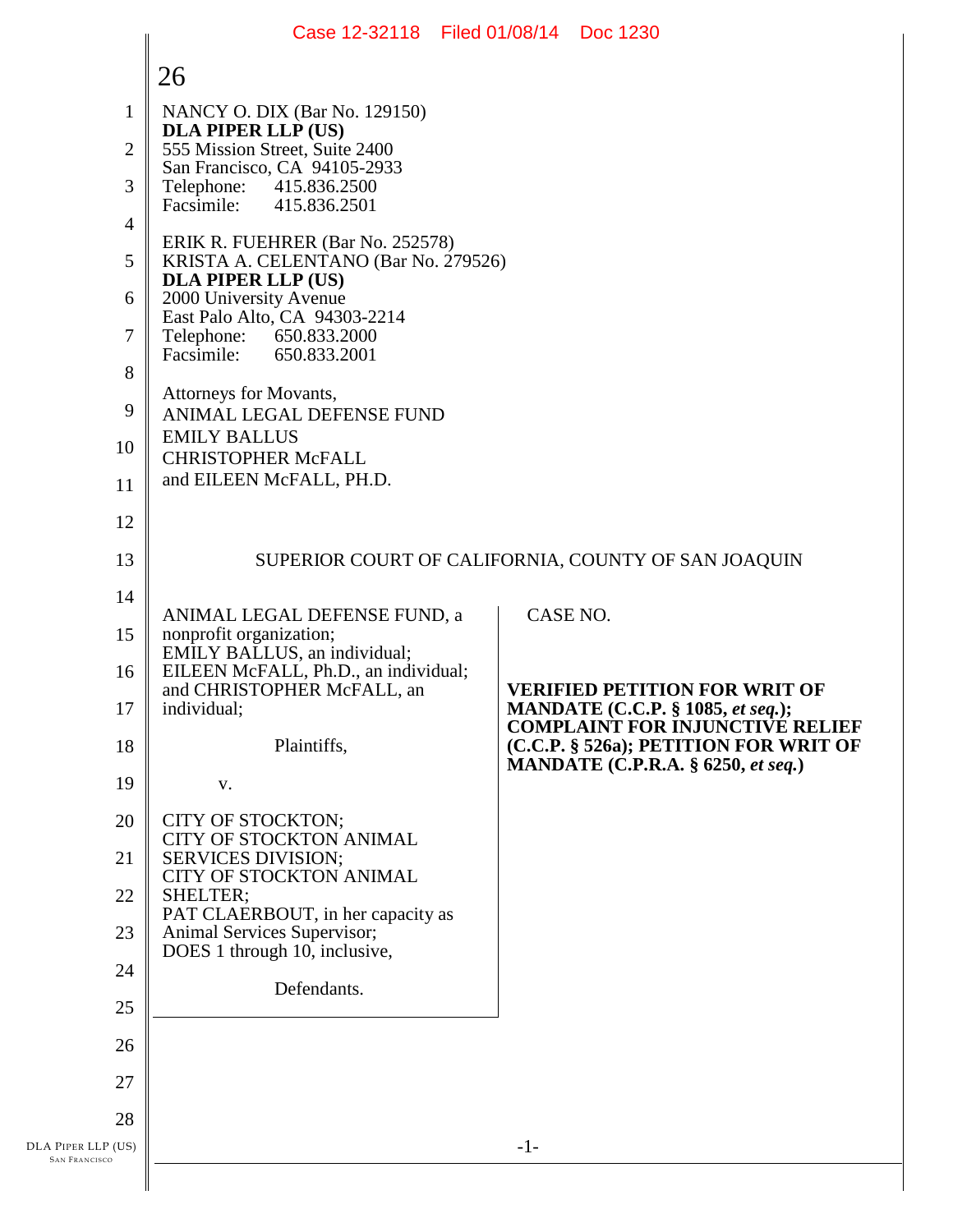| $\mathbf{1}$     | Plaintiffs and petitioners EMILY BALLUS, EILEEN McFALL, PH.D., CHRISTOPHER                         |
|------------------|----------------------------------------------------------------------------------------------------|
| $\overline{2}$   | McFALL, and the ANIMAL LEGAL DEFENSE FUND ("Plaintiffs"), by and through their                     |
| 3                | undersigned counsel, bring this action for a writ of mandate pursuant to California Code of Civil  |
| $\overline{4}$   | Procedure section 1085, et seq., for injunctive relief pursuant to California Code of Civil        |
| 5                | Procedure section 526a, and for a writ of mandate pursuant to California Public Records Act,       |
| 6                | California Government Code section 6250, et seq., ("Public Records Act"), alleging as follows      |
| $\boldsymbol{7}$ | against the City of Stockton ("Stockton"); the City of Stockton Animal Services Division           |
| 8                | ("Animal Services"); the City of Stockton Animal Shelter ("Shelter"); Pat Claerbout, in her        |
| 9                | capacity as Animal Services Supervisor; and DOES 1 through 10, inclusive (collectively, the        |
| 10               | "Defendants"):                                                                                     |
| 11               | <b>INTRODUCTION</b>                                                                                |
| 12               | Petitioners allege that Defendants have engaged and continue to engage in an ongoing               |
| 13               | pattern and practice of abuse and failure to follow state and local law at the Shelter that they   |
| 14               | operate in Stockton, as detailed in this Petition and Complaint. This pattern and practice have    |
| 15               | resulted in, and continue to result in, among other things, the mistreatment and neglect of sick,  |
| 16               | wounded, and healthy animals, and the unnecessary and wrongful killing of numerous impounded       |
| 17               | animals in direct contravention of Stockton's municipal code and the laws of the State of          |
| 18               | California. By this Petition and Complaint, Plaintiffs ask this Court to order Defendants to cease |
| 19               | and desist from further violations of law, and to immediately begin performing their legally       |
| 20               | mandated duties to the animals entrusted to their care and to the public at large.                 |
| 21               | <b>JURISDICTION AND VENUE</b>                                                                      |
| 22               | 1.<br>This Court has jurisdiction over this action pursuant to California Code of<br>1.            |
| 23               | Civil Procedure Sections 1085 and 526a, California Public Records Act, California Government       |
| 24               | Code Section 6250, and California Constitution Article 6 § 10.                                     |
| 25               | 2.<br>Venue is proper in this court pursuant to California Code of Civil Procedure                 |
| 26               | Sections 393 and 394 because Defendants and their Shelter are located in Stockton, San Joaquin     |
| 27               | County.                                                                                            |
| 28               | $\frac{1}{1}$                                                                                      |
| (US)             | $-2-$                                                                                              |

I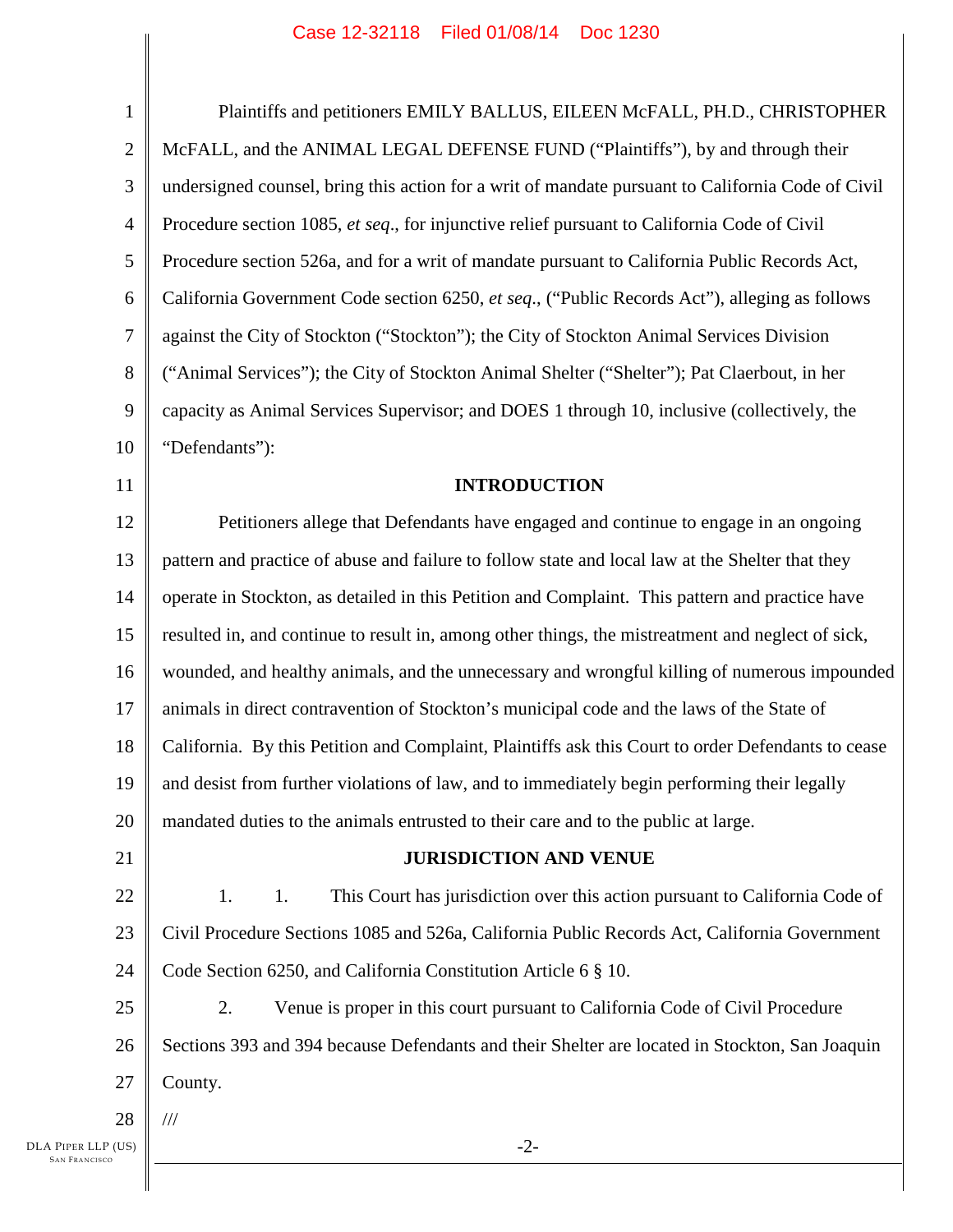#### **THE PARTIES**

#### Plaintiffs

1

2

3 4 5 6 7 8 9 10 11 12 3. Plaintiff Animal Legal Defense Fund ("ALDF") is a national nonprofit whose mission is to advance the interest of animals through the legal system. To fulfill this mission, ALDF invests considerable resources investigating and exposing the abuse of animals, including animals held at shelters, and taking action to ensure the enforcement of laws that protect animals. ALDF is supported by over 110,000 members and supporters, including many that live in Stockton, California. ALDF brings this action on behalf of itself and on behalf of its adversely affected members who are residents of the City of Stockton and who pay taxes therein. ALDF's membership includes Emily Ballus and Eileen and Christopher McFall who are also named plaintiffs in this action. Because it is bringing this action on behalf of members who are taxpayers, ALDF has no administrative remedies to exhaust.

13 14 15 16 17 18 4. To fulfill its mission, ALDF relies on public disclosure laws, like the California Public Records Act, to gain access to information about the treatment of animals. ALDF provided the funds to access public records requested from the City of Stockton by Plaintiffs Eileen and Christopher McFall. As a result of Defendants' unlawful failure to provide public records regarding the Stockton Animal Shelter, ALDF has been denied access to information to which they are entitled and upon which their work depends.

19 20 21 22 23 5. Plaintiff Emily Ballus is an ALDF member and has been a resident in the city of Stockton, California for approximately eight years. As a citizen and resident of the city of Stockton, Ms. Ballus is assessed and is liable to pay, and within one year before the commencement of this action has paid, a tax herein. As a taxpayer, Ms. Ballus has no administrative remedies to exhaust.

24 25 26 27 28 -3- 6. In or about February 18, 2008, Plaintiff Emily Ballus became aware that animals taken to the Shelter were being prematurely and/or wrongly euthanized by Defendants. As a result and thereafter, Plaintiff Emily Ballus distrusted the practices and policies at the Shelter and expended significant amounts of time and effort caring for and helping stray animals find homes who would have otherwise gone to the Shelter. Plaintiff Emily Ballus took all of these actions as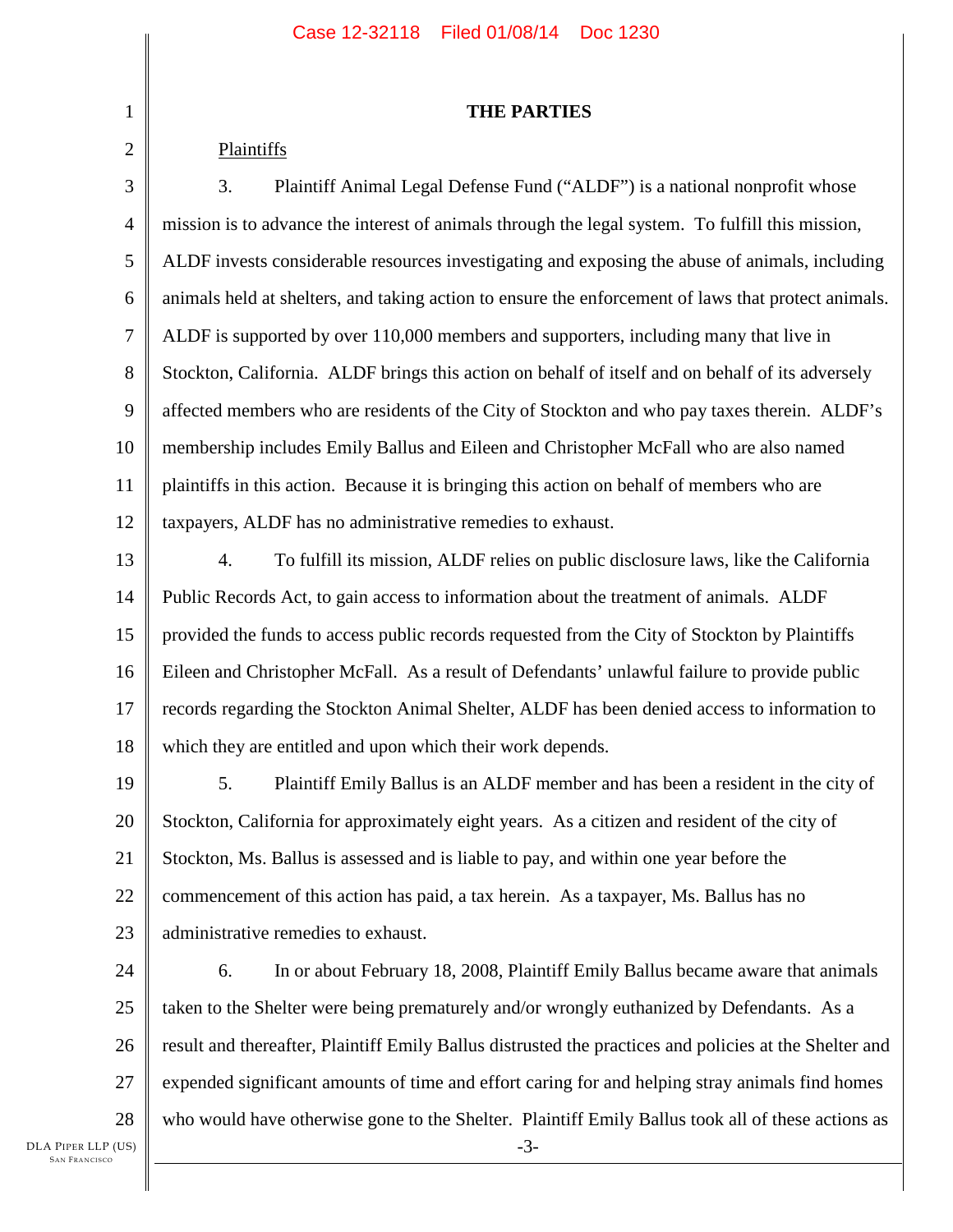1 2 a result of her informed belief that these animals would suffer and/or perish as a result of Defendants' violations of state and local law.

3 4 5 7. Operation of the Shelter in a manner contrary to the law constitutes abuse and waste of the public funds allocated for that purpose. As a taxpayer, Ms. Ballus is injured by such management and waste.

6

7 8 9 10 8. Plaintiff Eileen McFall, Ph.D. is an ALDF member and is and has been a citizen and resident of Calaveras County, California since August 2011. Dr. McFall has worked in Stockton for the University of the Pacific as the Director of Learning and Academic Assessment since February 2010. As an employee working in the city of Stockton, Plaintiff Eileen McFall has paid local income tax of approximately \$900 per year since February 2010.

11 12 13 14 15 16 17 18 19 20 21 22 23 24 25 9. In or about September 2011, Plaintiff Eileen McFall became aware that a large number of impounded animals were being prematurely and/or wrongly euthanized by Ms. Claerbout and the Shelter. As a result and thereafter, Plaintiff Eileen McFall distrusted the practices and policies at the Shelter and expended significant amounts of money fostering, boarding, and paying the veterinary expenses for stray animals who would have otherwise gone to the Shelter, including the dogs now known as Olive, Frankie, Kerry, Hammy, and Mia, many of which she believed the Shelter would label "pit bull."<sup>1</sup> Plaintiff Eileen McFall has also rescued a number of animals from the Shelter who upon information and belief would likely have been prematurely or wrongly euthanized by the Shelter or were not receiving adequate veterinary care from the Shelter, including the dogs now known as Gracie, Xena, Siouxsie, Fiona, Luna, Ozzie, Sadie, Sebastian, and others, all of whom the Shelter had labeled "pit bull." Plaintiff Eileen McFall has also spent a significant amount of time and effort requesting animal related records from the Shelter, to which she has yet to receive a complete response as required under the law. Plaintiff Eileen McFall took all of these actions as a result of her informed belief that these animals would suffer and/or perish as a result of Defendants' violations of state and local law. 10. Plaintiff Christopher McFall is an ALDF member and is and has been a citizen and

26

27

28

 $\overline{a}$  $<sup>1</sup>$  Plaintiffs use the term "pit bull" in the Complaint even though the term is a misnomer commonly applied to dogs</sup> from various breeds that share a particular appearance and that are perceived to be dangerous.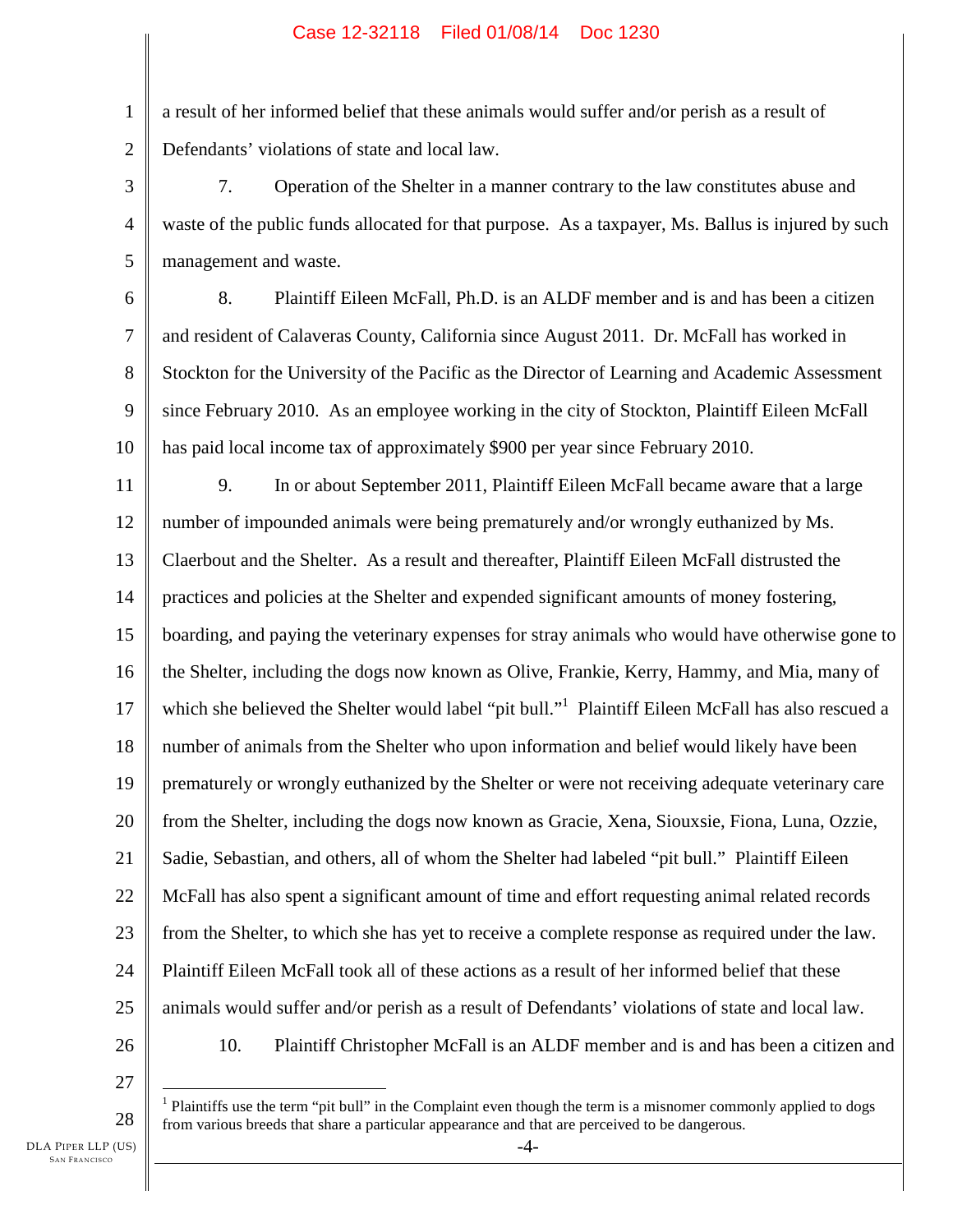resident of Calaveras County, California, since August 2011.

2 3 4 5 6 7 8 9 10 11 12 13 14 11. In or about September 2011, Plaintiff Christopher McFall became aware that a large number of impounded animals were being prematurely and/or wrongly euthanized by Defendants. As a result and thereafter, Plaintiff Christopher McFall distrusted the practices and policies at the Shelter and expended significant amounts of money fostering, boarding, and paying the veterinary expenses for stray animals who would have otherwise gone to the Shelter. Plaintiff Christopher McFall has also rescued a number of animals from the Shelter who upon information and belief would likely have been prematurely or wrongly euthanized by the Shelter or were not receiving adequate veterinary care from the Shelter. Plaintiff Christopher McFall took all of these actions as a result of his informed belief that these animals would suffer and/or perish as a result of Defendants' violations of state and local law. Plaintiff Christopher McFall also expended significant sums of money and amounts of time requesting and analyzing records from the Shelter via public records requests in continuing efforts to demonstrate to Defendants that their practices violate state and local law.

15 16 17 18 19 12. Enjoining Defendants from operating the shelter in a manner that is contrary to the law would redress Plaintiffs' injury regarding mismanagement and waste of public funds. Issuance of a writ of mandate requiring Defendant City of Stockton to comply with the law and produce complete and responsive records would redress Plaintiffs' injury regarding the public records requests.

Defendants

21 22 13. Defendant City of Stockton is a political subdivision of the State of California duly organized and existing under the laws of the State of California.

23 24

25

20

1

14. Defendant Animal Services is a division of the Stockton Police Department. Animal Services is the administrative body of Stockton charged with preserving and protecting animal and public safety and with enforcing all laws governing the Shelter.

26 27 28 15. Defendant Shelter operates under the direction of the Stockton Police Department. The Shelter is charged with holding all impounded animals who are awaiting a final disposition. The Shelter is located in the city of Stockton, the county of San Joaquin, California.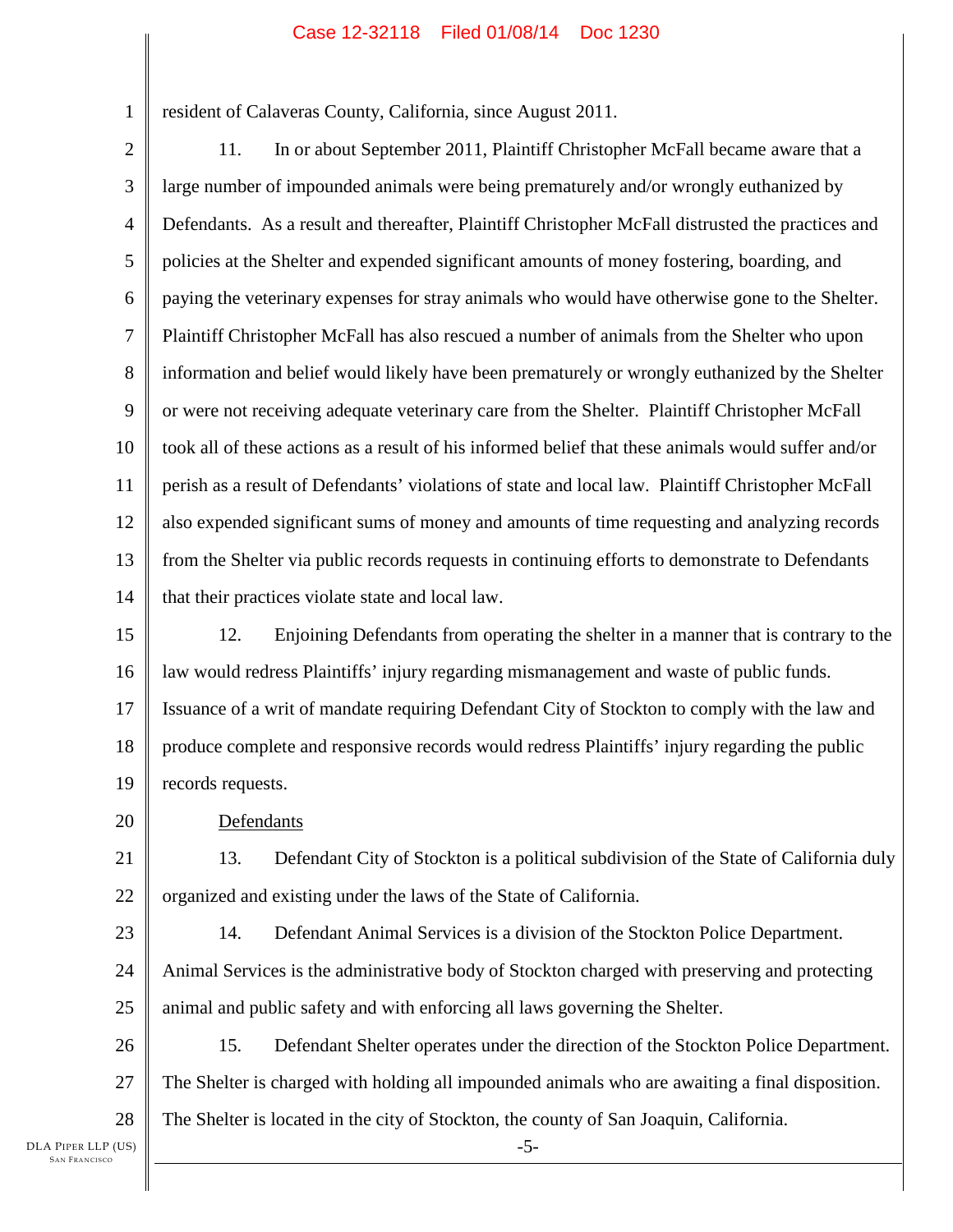1 2 3 4 5 16. Defendant Pat Claerbout is, and at all times relevant hereto has been, the Animal Services Supervisor. In this capacity, Ms. Claerbout is, and all times relevant hereto was, the official responsible for the administrative management of Shelter and for ensuring that all Shelter subordinate officials and employees comply with all relevant and applicable state and local laws as well as Shelter policies.

6 7 8 9 10 11 12 17. Plaintiffs do not know the true names and capacities, whether individual, corporate, partnership, or otherwise, of Defendants sued herein as Does 1 through 10, inclusive. Plaintiffs therefore sue these Defendants by such fictitious names pursuant to California Code of Civil Procedure section 474. Plaintiffs are informed and believe, and based thereon allege, that Does 1 through 10, and each of them, is responsible in some manner for the violations alleged herein. When Plaintiffs ascertain the true names and capacities of Does 1 through 10, Plaintiffs will seek leave of the Court to amend this Petition and Complaint accordingly.

13 14 15 16 17 18 18. Plaintiffs are informed and believe, and based thereon allege, that at all times relevant hereto each of the Defendants was the agent, servant, representative, joint venturer or employee of each of the remaining Defendants and in doing the things hereinafter alleged, each Defendant was acting within the course and scope of said agency, servitude, representation, joint venture, or employment, with the advance knowledge, permission, consent, acquiescence, authorization, direction or subsequent ratification of each and every remaining Defendant.

19

### **RELEVANT REQUIREMENTS OF STATE AND LOCAL LAW**

20 21 22 23 24 25 19. In 1998, the California Legislature enacted Senate Bill 1785 (the "Hayden Act"), which enjoyed broad bipartisan support in both houses of the California Legislature. The Hayden Act was passed in response to troubling discoveries in animal shelters throughout California, namely, that the shelters were failing to address the enormous fiscal and social cost of relying primarily on euthanasia rather than employing solutions to facilitate the return of lost animals and the adoption of animals into new homes.

26 27 28 20. The purpose of the Hayden Act was to shift California's animal shelter system in the direction of saving, rather than taking, the lives of animals delivered to the care of the animal shelters located throughout the State. The Hayden Act addressed this goal by, among other

-6-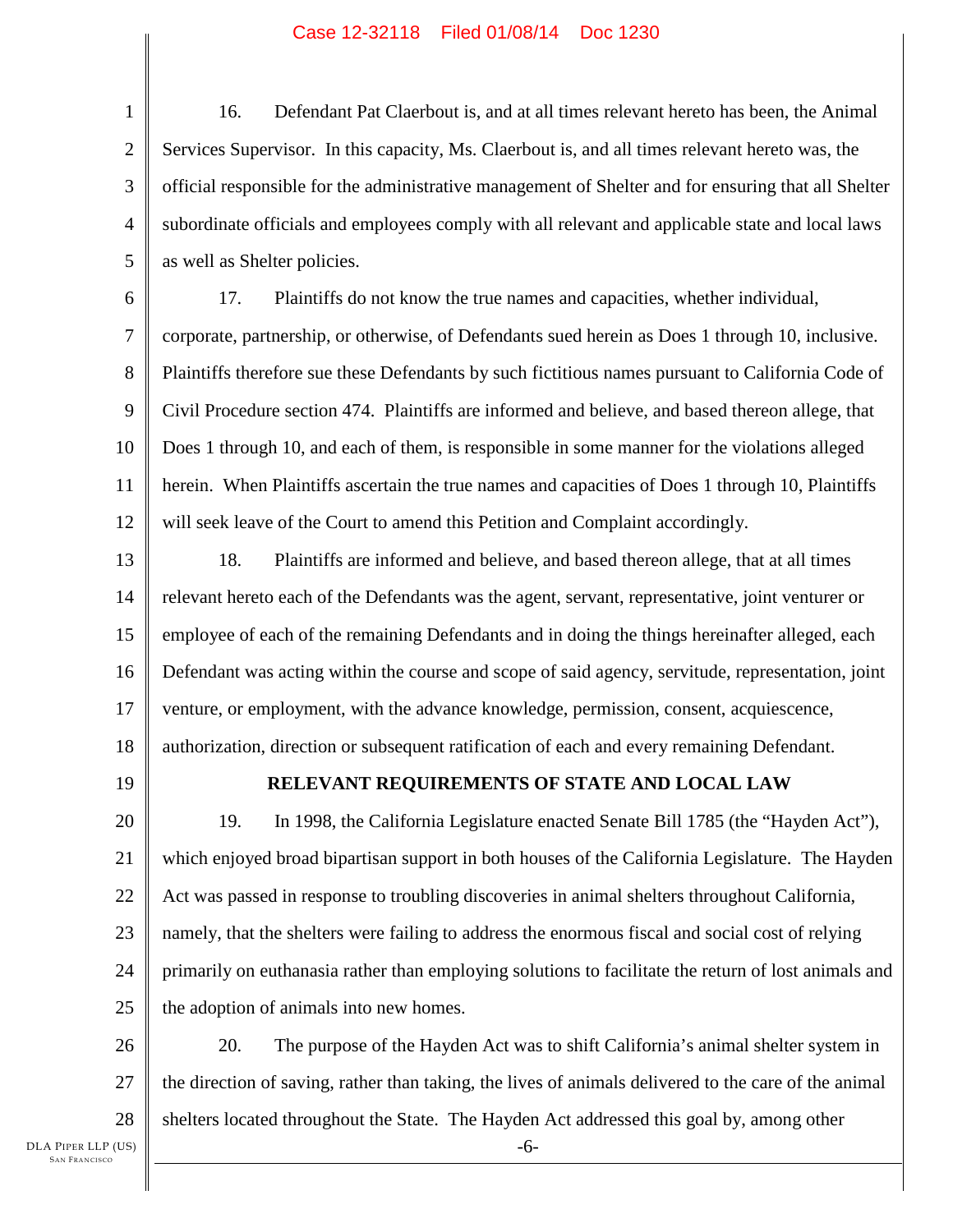1 2 3 4 5 6 7 8 9 things, requiring that animal shelters throughout the State, as well as the animals held at shelters, be more accessible to the public and to animal rescue organizations, and holding animal shelters accountable for the treatment of the animals entrusted to their care. One of the primary aims of the Hayden Act is to reduce the rates of euthanasia in shelters through adoption and the reunification of lost pets with owners, in addition to increasing humane responses to overpopulation and encouraging fiscally responsible, effective shelters. To accomplish these goals, the Hayden Act set mandatory holding periods for stray and abandoned animals, minimum standards of care for animals entrusted to shelter care, and ordered increased accessibility of animals to individuals and nonprofit rescue organizations.

10 11 12 13 14 15 16 17 18 21. The Hayden Act is currently codified in various places throughout the California Civil Code, the California Food and Agricultural Code, and the California Penal Code. Policy sections in each of those Codes clearly express the State's goal that, whenever possible, California shelters promote adoption of healthy and reasonably treatable animals into new homes. Because of the policy sections, the interpretation of ambiguous or conflicting laws must be resolved in light of the policy preference to find homes for lost and homeless animals instead of killing them, and animal shelters must operate in consideration of the statewide public policy, especially when determining appropriate ways to fulfill their duties under the law. CAL. CIV. CODE § 1834.4; CAL. FOOD & AGRIC. CODE § 17005; CAL. PEN. CODE § 599d.

19 20 21 22. The content of the provisions of the Hayden Act that are at issue in this case that are not currently funded mandates in California are also embodied in the Stockton Municipal Code and therefore enforceable by a writ of mandate.

22 23 24 25 26 27 28 -7- 23. The City of Stockton has enacted ordinances that echo the public policy of the state and the intent of the Hayden Act, and that further specify the Shelter's duties to serve the residents of the city and to make every effort to return lost animals to their homes or allow the public to give them new homes. These ordinances call for, among other things, permitting the public as much time as possible to retrieve or adopt impounded animals, making all suitable unclaimed animals available to the public for adoption, and implementing holding periods that allow for redemption or adoption of shelter animals on weekends or weekday evenings, when

DLA PIPER LLP (US) SAN FRANCISCO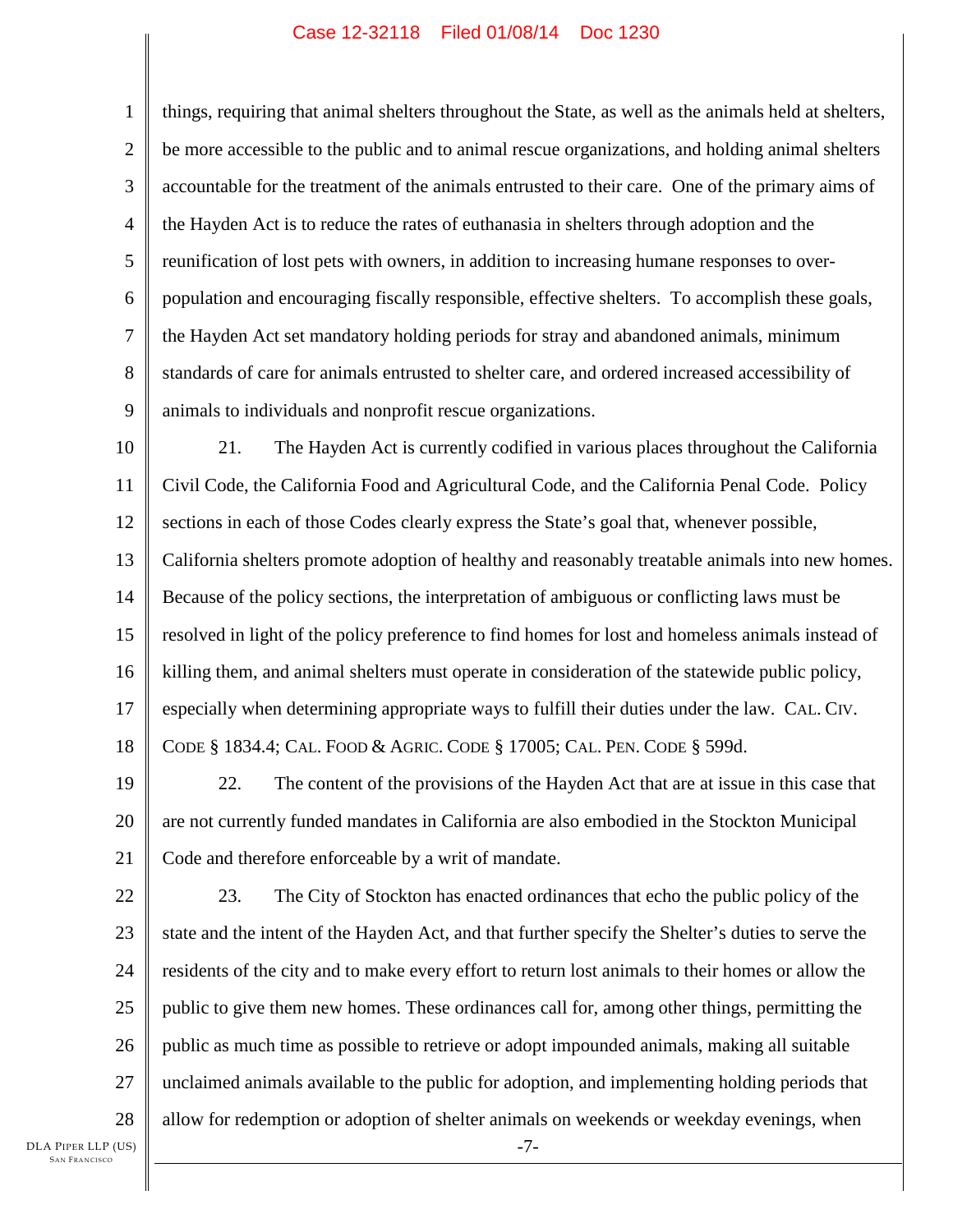| $\mathbf{1}$                                                                                               | working people and families are able to visit the shelter. STOCKTON MUNICIPAL CODE §§                           |  |  |  |
|------------------------------------------------------------------------------------------------------------|-----------------------------------------------------------------------------------------------------------------|--|--|--|
| $\overline{2}$                                                                                             | 6.04.250, 6.04.270.                                                                                             |  |  |  |
| 3                                                                                                          | In combination, the Stockton Municipal Code and the Hayden Act impose a series<br>24.                           |  |  |  |
| $\overline{4}$                                                                                             | of duties on the Shelter. The following laws are applicable to Defendants:                                      |  |  |  |
| 5                                                                                                          | The Shelter must hold and make impounded animals available for adoption or owner<br>$\bullet$                   |  |  |  |
| 6                                                                                                          | redemption for certain periods of time. STOCKTON MUNICIPAL CODE §§ 6.04.250(A)-(C),                             |  |  |  |
| 7                                                                                                          | 6.04.280, 6.04.270; CAL. FOOD & AGRIC. CODE §§ 31108(a), 31752(a), 31754.                                       |  |  |  |
| 8                                                                                                          | The Shelter must hold an animal whose owner is unknown "for a minimum of six (6)<br>$\bullet$                   |  |  |  |
| 9                                                                                                          | business days, not including the day of impoundment; unless, the animal has been made                           |  |  |  |
| 10                                                                                                         | available for owner redemption on one weekday evening until at least 7:00 p.m. or one                           |  |  |  |
| 11                                                                                                         | weekend day, the holding period shall be four (4) business days, not including the day of                       |  |  |  |
| 12                                                                                                         | impoundment." STOCKTON MUNICIPAL CODE § 6.04.250(A).                                                            |  |  |  |
| 13                                                                                                         | The Shelter must hold an animal whose owner is known for a minimum of seven days,<br>$\bullet$                  |  |  |  |
| 14                                                                                                         | including one full Saturday. STOCKTON MUNICIPAL CODE § 6.04.250(B).                                             |  |  |  |
| 15                                                                                                         | The Shelter must hold an owner-relinquished animal for a minimum of seven days,<br>$\bullet$                    |  |  |  |
| 16                                                                                                         | including one full Saturday. STOCKTON MUNICIPAL CODE §§ 6.04.170, 6.04.250(B); CAL.                             |  |  |  |
| 17                                                                                                         | FOOD & AGRIC. CODE $\S 31754$ (requiring owner-relinquished animals be held "for the                            |  |  |  |
| 18                                                                                                         | same holding periods, with the same requirements of care, applicable to stray dogs and                          |  |  |  |
| 19                                                                                                         | cats in Sections 31108 and 31752").                                                                             |  |  |  |
| 20                                                                                                         | The Shelter should not euthanize adoptable or treatable animals in violation of the policy                      |  |  |  |
| 21<br>of the State. STOCKTON MUNICIPAL CODE §§ 6.04.280, 6.04.270; CAL. PEN. CODE § 599d;                  |                                                                                                                 |  |  |  |
| 22                                                                                                         | CAL. CIV. CODE § 1834.4; CAL. FOOD & AGRIC. CODE § 17005.                                                       |  |  |  |
| 23<br>The Shelter cannot accept animals abandoned at veterinary facilities. CAL. CIV. CODE §§<br>$\bullet$ |                                                                                                                 |  |  |  |
| 24                                                                                                         | 1834.5, 1834.6.                                                                                                 |  |  |  |
| 25                                                                                                         | The Shelter must provide necessary and prompt veterinary care, ensuring that animals<br>$\bullet$               |  |  |  |
| 26                                                                                                         | needing veterinary care are, without delay, examined, diagnosed, and treated by a licensed                      |  |  |  |
| 27                                                                                                         | veterinarian. CAL. CIV. CODE §§ 1834, 1846.                                                                     |  |  |  |
| 28<br>DLA PIPER LLP (US)<br><b>SAN FRANCISCO</b>                                                           | The Shelter must have all animals requiring veterinary attention examined, diagnosed, and<br>$\bullet$<br>$-8-$ |  |  |  |
|                                                                                                            |                                                                                                                 |  |  |  |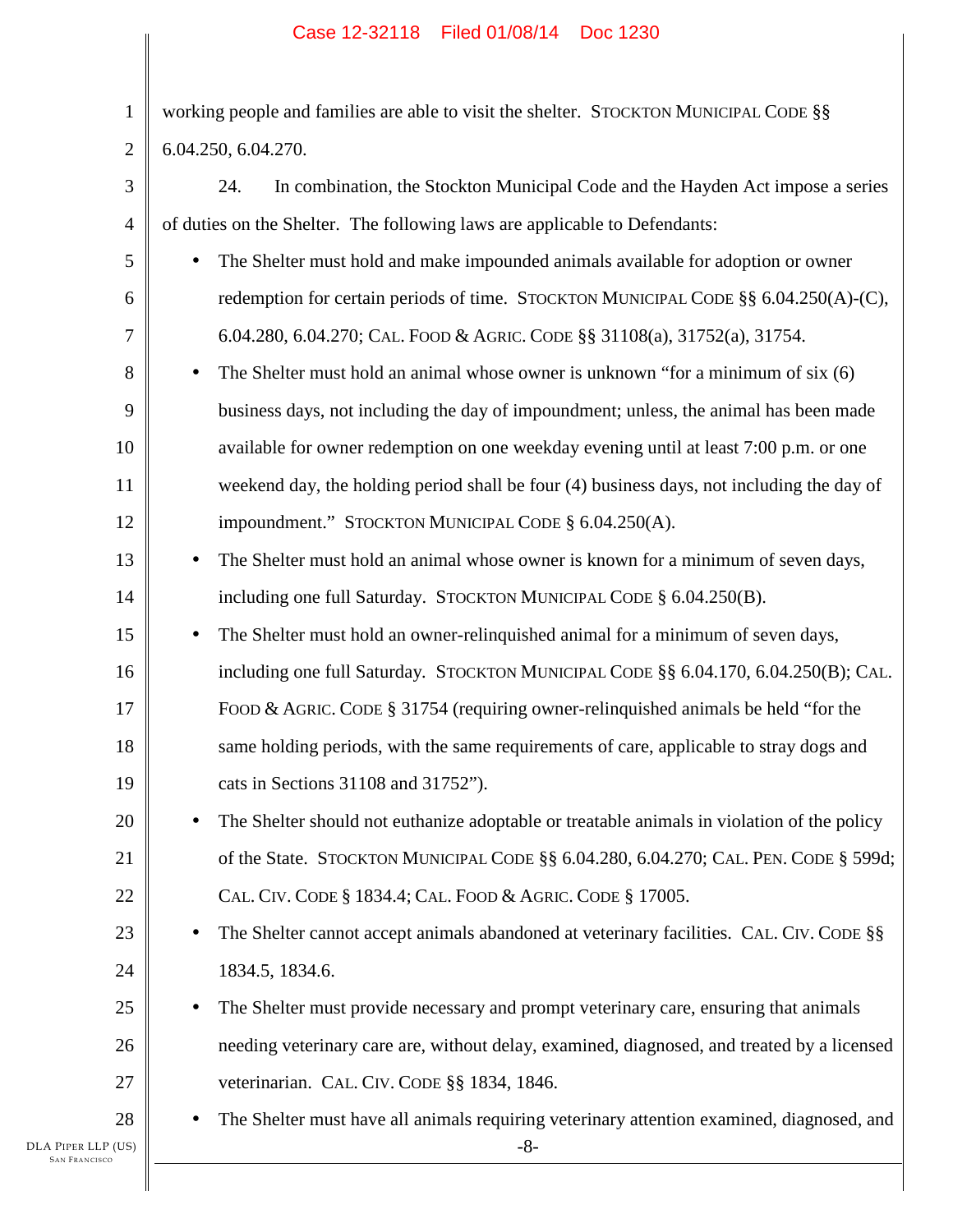| $\mathbf{1}$ |           | the expected outcome determined by a licensed veterinarian, and not a layperson or a       |
|--------------|-----------|--------------------------------------------------------------------------------------------|
| 2            |           | technician. CAL. BUS. & PROF. CODE §§ 4826 et seq., 4825.1(a), 4840(a), 4840(b),           |
| 3            |           | 4840.2, 4840.5.                                                                            |
| 4            | $\bullet$ | The Shelter must cause all injured animals to be seen directly by a licensed veterinarian. |
| 5            |           | CAL. PEN. CODE §§ 597f(b), 597.1(c).                                                       |
| 6            | $\bullet$ | The Shelter must provide all animals with sufficient food, water, shelter, and exercise.   |
| 7            |           | STOCKTON MUNICIPAL CODE § 6.04.300; CAL. PEN. CODE § § 597, 597.1; CAL. CIV. CODE          |
| 8            |           | §§ 1834, 1846.                                                                             |
| 9            | $\bullet$ | The Shelter must treat animals kindly and humanely and refrain from subjecting animals     |
| 10           |           | to unnecessary suffering or any manner of abuse. CAL. CIV. CODE §§ 1815, 1834, 1846,       |
| 11           |           | 2080; CAL. PENAL CODE §§ 597(b), 597e, 597f, 599; STOCKTON MUNICIPAL CODE §                |
| 12           |           | 6.04.300.                                                                                  |
| 13           | $\bullet$ | The Shelter must release animals to nonprofit organizations, as defined under Section      |
| 14           |           | $501(c)(3)$ of the Internal Revenue Code, if requested by the organization prior to        |
| 15           |           | scheduled euthanasia. CAL. FOOD & AGRIC. CODE §§ 31108(b), 31752(b).                       |
| 16           | $\bullet$ | The Shelter must keep specified and accurate records on all impounded animals that         |
| 17           |           | receive veterinary care. CAL. FOOD & AGRIC. CODE §§ 31107, 31108, 31752, 32003;            |
| 18           |           | CAL. PENAL CODE §§ 597f, 597.1; CAL. BUS. & PROF. CODE § 4855.                             |
| 19           |           | The Shelter must transport animals in a humane manner, and transport animals in a          |
| 20           |           | manner that does not knowingly and willfully subject any animal to unnecessary torture,    |
| 21           |           | suffering, or cruelty of any kind. CAL. PENAL CODE § 597a.                                 |
| 22           | $\bullet$ | The Shelter must refrain from establishing and implementing programs to regulate dogs      |
| 23           |           | who are potentially dangerous that are specific as to breed. CAL. FOOD & AGRIC. CODE       |
| 24           |           | § 31683.                                                                                   |
| 25           | $\bullet$ | The City of Stockton has an obligation under the California Public Records Act to          |
| 26           |           | promptly provide public records upon receipt of a request that reasonably describes        |
| 27           |           | identifiable records, unless those records are covered by a statutory exception. CAL. GOV. |
| 28           |           | CODE § 6253(b).                                                                            |
| P(US)        |           | $-9-$                                                                                      |
|              |           |                                                                                            |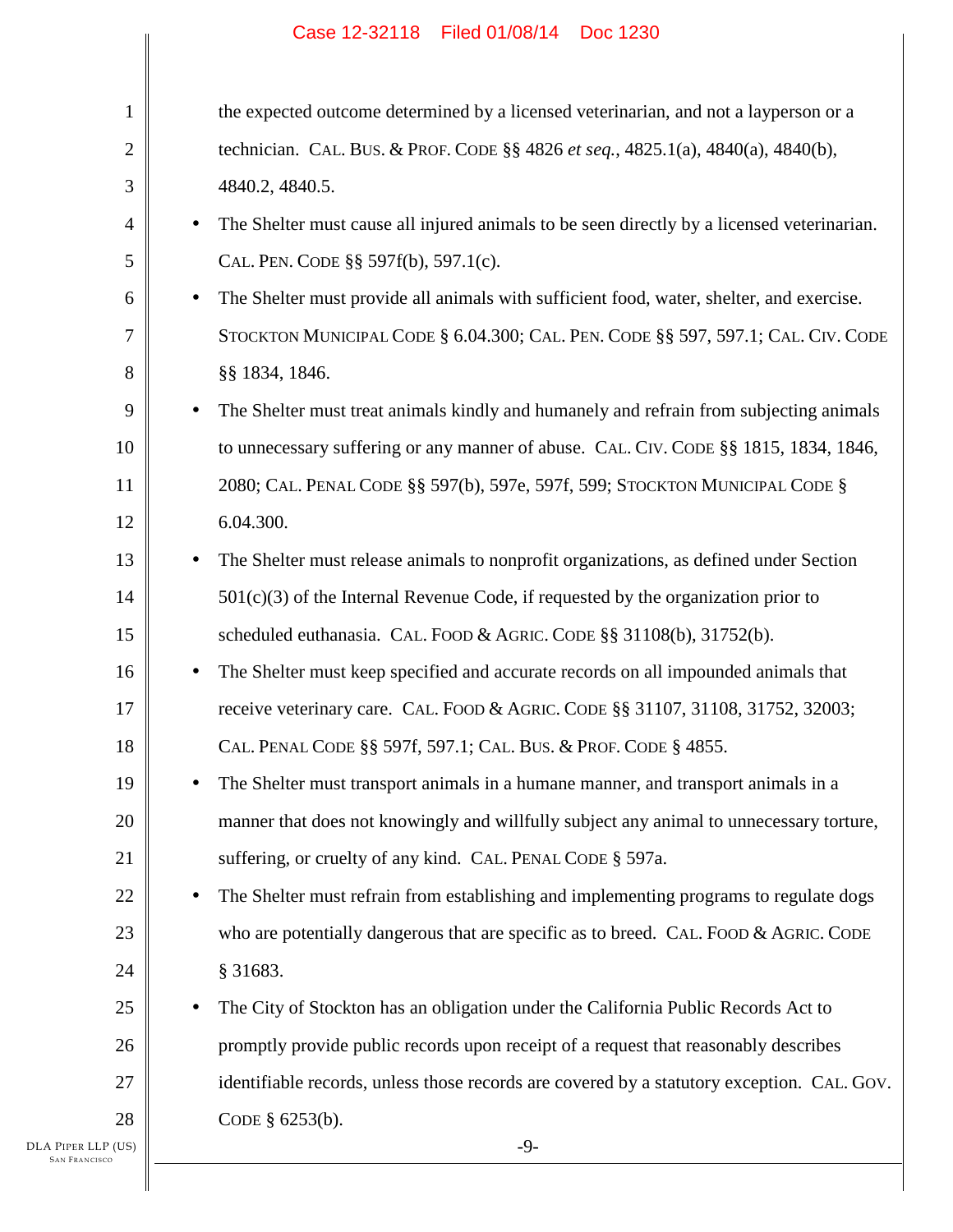• The City of Stockton must assist any member of the public seeking information to make a focused and effective request that reasonably describes an identifiable record or records, including, but not limited to, by describing the information technology and physical location in which the records exist, and by providing suggestions for overcoming any practical basis for denying access to the records or information sought. CAL. GOV. CODE  $§ 6253.1(a).$ 

#### **DEFENDANTS' VIOLATION OF THESE LAWS**

9 10 25. In violation of these and other mandatory duties imposed by law, Plaintiffs are informed and believe that Defendants:

11 12 13 14 15 16 17 18 19 20 21 22 23 24 25 • Routinely kill healthy and adoptable animals without first holding the animals for the minimum period of time mandated by law. For example, a review of records received pursuant to various Public Records Act requests demonstrates that between October 2012 and early June 2013, Defendants prematurely killed 322 cats and dogs whom the Shelter classified upon intake as healthy, that is, without first holding those animals for the minimum periods of time, described above, that are required by state and local law. The Shelter's misinterpretation and misapplication of the law is detailed further below. • Routinely kill animals who have minor or treatable medical or behavioral issues without first holding the animals for the minimum period of time mandated by law. For example, a review of records received pursuant to various Public Records Act requests demonstrates that between October 2012 and June 2013, Defendants prematurely killed a number of cats and dogs who were classified upon intake to have minor medical issues, such as "possible ringworm," "slight skin condition," "possible mange," and "does not like new people." • On information and belief, accept animals abandoned at veterinary facilities in violation of

the applicable law.

• Routinely kill healthy or treatable cats who have been labeled "feral" without first holding the cats for the minimum period of time mandated by law. For example, a review of

-10-

DLA PIPER LLP (US) SAN FRANCISCO

26

27

28

1

2

3

4

5

6

7

8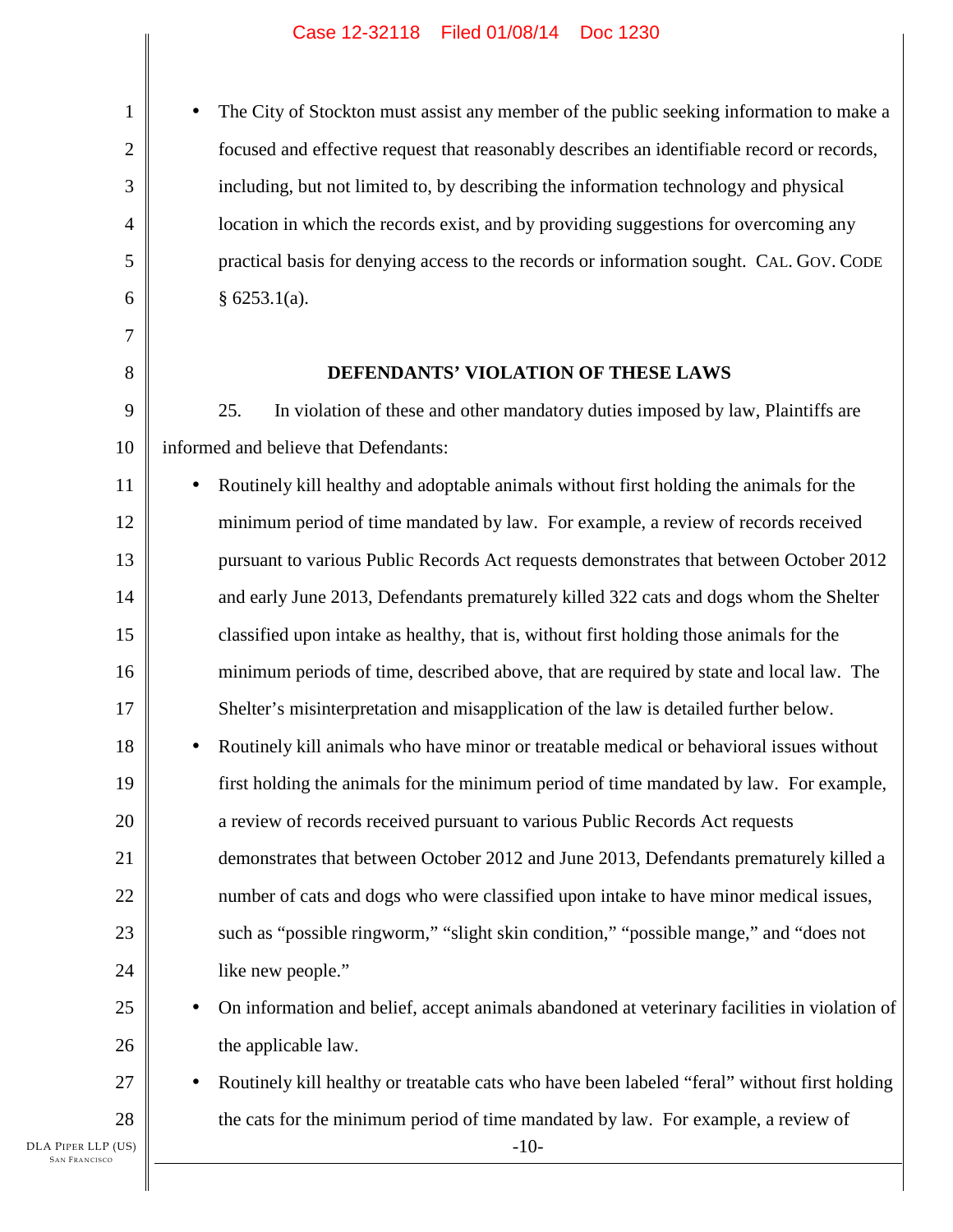records received pursuant to various Public Records Act requests demonstrates that between February and June 2013 Defendants euthanized over 80 cats designated as "feral."

4 5 6 7 8 9 10 11 • Routinely kill stray or surrendered animals whose owners are known without first holding the animals for the minimum period of time mandated by law. For example, a review of records received pursuant to various Public Records Act requests demonstrates that between October 2012 and June 2013 Defendants prematurely killed a number of cats and dogs who were either surrendered by owners or whose owners were otherwise known. • Routinely and incorrectly reduce the holding period of animals from six business days to four when, because of the segregation of animals in the Shelter and because of the Shelter's policies and practices limiting public access, those animals have not been made

accessible and available to the public for redemption or adoption on a weekend day or a weekday evening;

1

2

3

12

13

14 15 16 17 18 19 • Routinely hold unweaned kittens lacking a mother overnight prior to euthanasia, a cruel and inhumane practice given that such animals cannot feed or hydrate themselves and may need to eat as frequently as every three hours. For example, a review of records received pursuant to various Public Records Act requests demonstrates that between November 2012 and May 2013 Defendants euthanized over 60 cats designated as "unweaned" but waited until the day after impoundment.

20 21 22 23 24 25 26 27 28 • Routinely violate the spirit and purpose of the Hayden Act and local law by consistently denying public access to adoptable animals and by thwarting the public's ability to adopt animals. For example, upon information and belief: (a) by keeping the vast majority of animals in a non-public part of the shelter where they are not available for viewing or adoption by the public, and by answering adoption inquiries with the response that all adoptable animals are in the public area of the shelter; (b) by making animals awaiting transfer to other shelters or rescue groups, sometimes for days or weeks, unavailable to the public for adoption; (c) by employing capricious and arbitrary methods for determining adoptability; (d) by denying members of the public the ability to adopt and provide the

DLA PIPER LLP (US) SAN FRANCISCO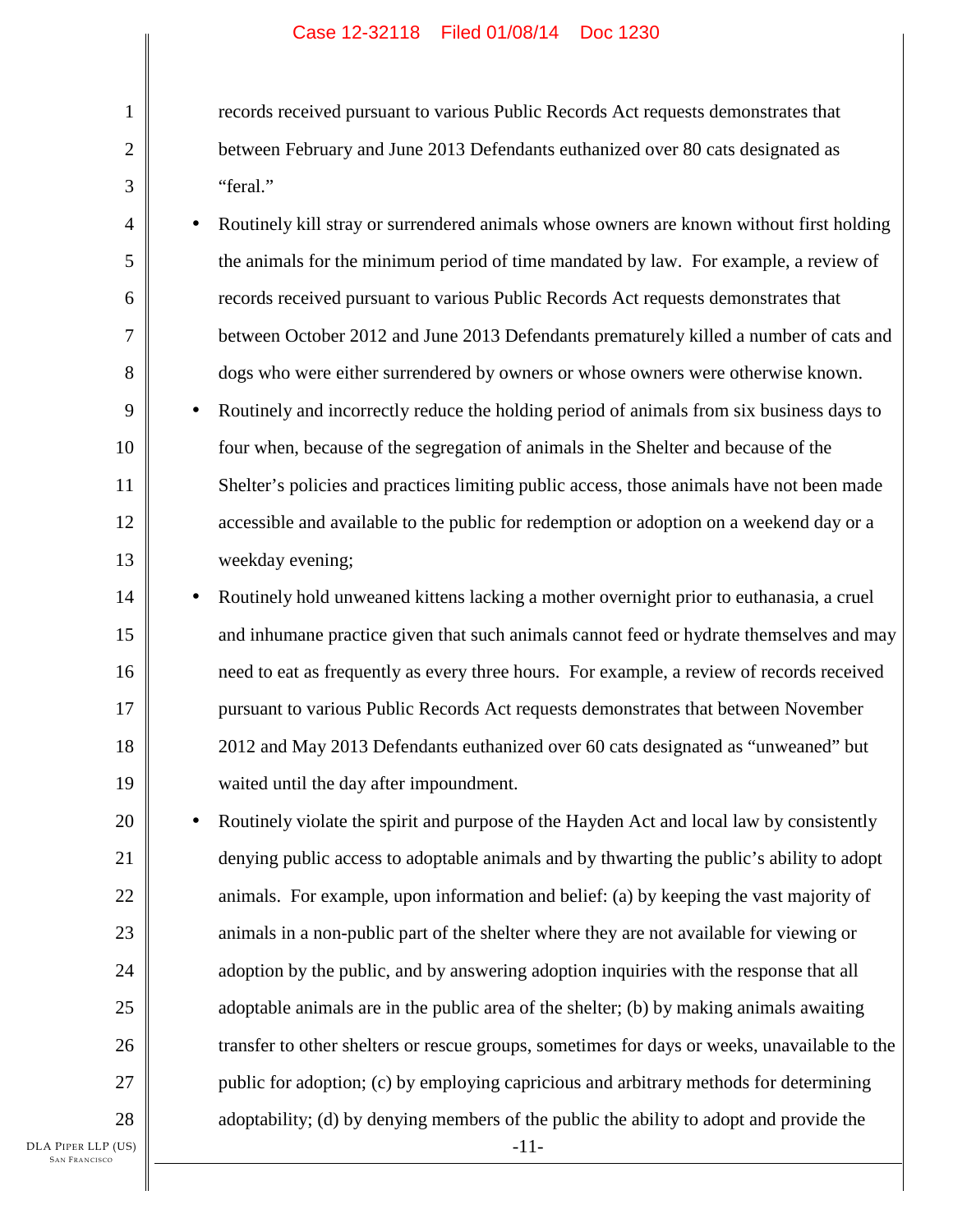| 1                                          | needed veterinary care to sick or injured animals; and (e) by failing to take intake           |  |  |  |
|--------------------------------------------|------------------------------------------------------------------------------------------------|--|--|--|
| $\overline{2}$                             | photographs of all impounded animals.                                                          |  |  |  |
| 3                                          | Euthanize animals with rescue holds in place. For example, in September 2012, the<br>$\bullet$ |  |  |  |
| 4                                          | Shelter euthanized a dog on which Plaintiff Eileen McFall had placed a rescue hold.            |  |  |  |
| 5                                          | Defendant Claerbout informed Plaintiff that "staff did not indicate a hold on the dogs [sic]   |  |  |  |
| 6                                          | record and unfortunately this dog was euthanized." See Ex. _ (Ideta Letter) at 3, Ex. 6).      |  |  |  |
| 7                                          | On information and belief, the Shelter has failed as yet to implement a reliable, robust,      |  |  |  |
| 8                                          | and cooperative mechanism for rescuers to intervene and save the lives of animals facing       |  |  |  |
| 9                                          | euthanasia.                                                                                    |  |  |  |
| 10                                         | Routinely fail to treat animals kindly and humanely, by, for example:<br>٠                     |  |  |  |
| 11                                         | Holding animals in the "quarantine room," a room in the locked and<br>$\circ$                  |  |  |  |
| 12                                         | segregated area of the Shelter that lacks ventilation and natural light and is                 |  |  |  |
| 13                                         | unsuitable for holding potentially dangerous animals, or any animal, for an                    |  |  |  |
| 14                                         | extended period of time.                                                                       |  |  |  |
| 15                                         | Failing to humanely and promptly euthanize animals who are irremediably<br>$\circ$             |  |  |  |
| 16                                         | suffering. The records indicate that animals have been held for several days                   |  |  |  |
| 17                                         | before undergoing an "emergency euthanasia," indicating that these animals                     |  |  |  |
| 18                                         | were not properly diagnosed upon intake.                                                       |  |  |  |
| 19                                         | Routinely fail to provide all impounded animals with necessary and prompt veterinary           |  |  |  |
| 20                                         | attention as required by law, such that animals with painful illnesses and injuries are        |  |  |  |
| 21                                         | transported and/or held without treatment or pain medication, resulting in unnecessary and     |  |  |  |
| 22                                         | preventable suffering. As one example among many, on March 2, 2012, Plaintiff Eileen           |  |  |  |
| 23                                         | McFall visited the shelter and observed a dog with the animal identification number            |  |  |  |
| 24                                         | A180643 (now Gracie) with a swelling about the size of a large grapefruit on her face.         |  |  |  |
| 25                                         | While a few animals had medications or notes on their kennels or were wearing "cones,"         |  |  |  |
| 26                                         | there was no indication that Gracie had received any veterinary care. Plaintiff McFall was,    |  |  |  |
| 27                                         | with some difficulty, able to rescue Gracie and obtain her kennel card and record, and         |  |  |  |
| 28                                         | there was no record of veterinary care for what was, after rescue, diagnosed as an abscess     |  |  |  |
| DLA PIPER LLP (US)<br><b>SAN FRANCISCO</b> | $-12-$                                                                                         |  |  |  |

I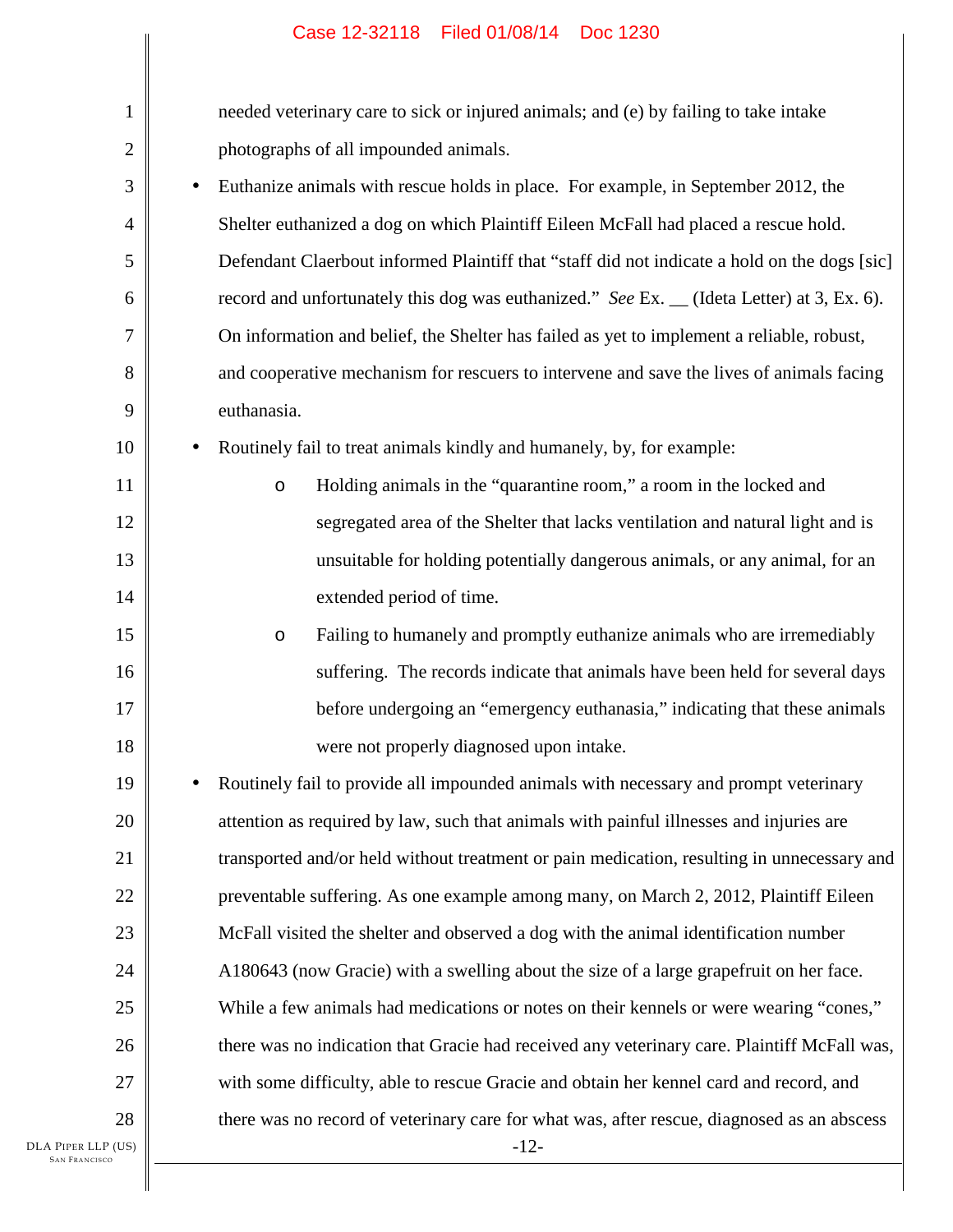and treated with surgery to drain the wound and with a course of antibiotics.

2 3 4 5 6 8 10 12 13 14 15 16 • Maintain inadequate records of the veterinary care, prescribed treatment, and actual treatment of the sick or injured animals. The pervasive practice of substandard recordkeeping at the Shelter not only lowers the number of healthy, adoptable animals who are made available and lowers the chance of reunification of injured or ill animals with their owners, but has also obscured the Shelter's unlawful practices from public scrutiny. The Shelter also refuses to provide veterinary records to the public when that information is requested pursuant to the Public Records Act. In many instances, Defendants' practice of maintaining inadequate veterinary records makes it difficult to determine if the Shelter made a correct determination of "irremediable suffering" prior to euthanizing an animal, or whether the animal was ever diagnosed by a veterinarian. On information and belief, the Shelter's own records indicate that animals have received medical diagnoses but then have not received treatments for their illnesses or injuries. Likewise, the Shelter's own records document diagnoses of specific injuries or diseases, predictions of anticipated outcomes, and decisions to perform immediate euthanasia, without any apparent involvement by a licensed veterinarian.

# 17 18

19

20

21

22

23

24

25

26

27

28

1

7

9

11

• Routinely keep healthy, adoptable animals in a locked, segregated area of the Shelter inaccessible to the public.

• Routinely treat dogs labeled "pit bull" in a particularly inhumane fashion, including: (a) not making these animals available to the public for adoption; (b) providing inferior treatment, including veterinary attention and care; and (c) killing these animals in striking disproportion to all other dogs impounded at the shelter. Public records for the time period from mid-October 2012 to early June 2013 reveal that unclaimed dogs labeled "pit bull" were euthanized at the Shelter at a rate of 90%, significantly higher than the overall rate of euthanasia for unclaimed dogs (approximately 58%).

• Routinely fail to make owner-relinquished animals available for adoption throughout their holding periods. Owner-relinquished animals must be held for the same holding period and with the same requirements of care as stray animals, and must be available to the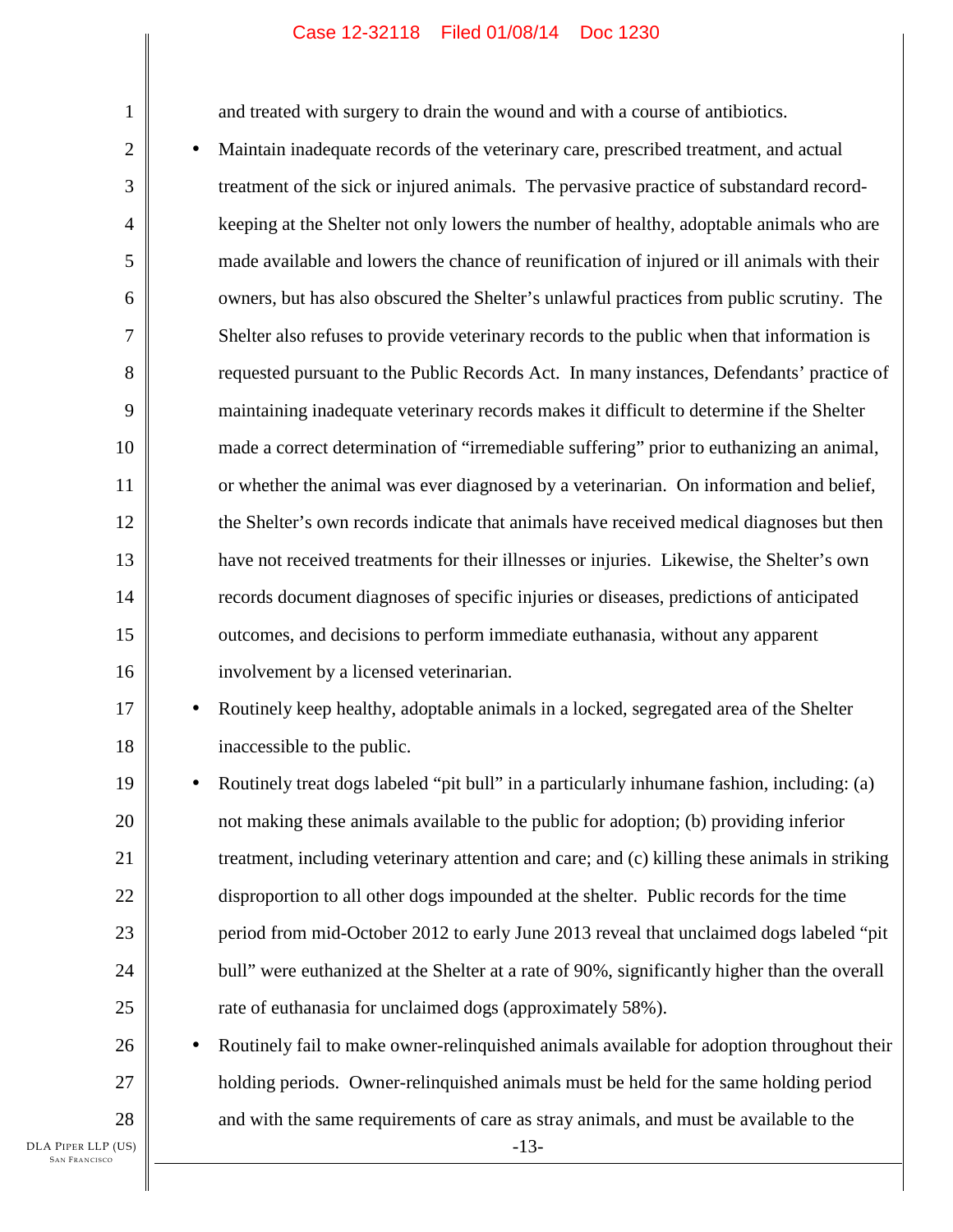1 2

3

public for both adoption and owner-redemption during the entire holding period.

# **DEFENDANTS' BLATANT MISINTERPRETATION AND MISAPPLICATION OF MANDATORY HOLDING PERIODS**

4 5 6 7 8 9 10 11 12 13 14 15 16 17 26. The Shelter operates under a misinterpretation of the applicable holding periods. Section 6.04.250 of the Stockton Municipal Code requires that, except for in very specific circumstances, "an animal" whose owner is unknown "shall be held for a minimum of six (6) business days, not including the day of impoundment; unless, the animal has been made available for owner redemption on one weekday evening until at least 7:00 p.m. or one weekend day, the holding period shall be four (4) business days, not including the day of impoundment." However, Defendants' counsel has stated that because the Shelter is open on Saturdays, the holding period for *all animals* is 96 hours, with no exceptions. *See* Ex. . In fact, the plain language of the law makes clear that the holding period for any animal is six business days, reduced to four business days only if *that specific animal* is made available to the public on a Saturday, and that Saturday is not the day of impoundment. Defendants apparently are operating under the incorrect assumption that they can shorten the holding periods for all impounded animals, whether or not they are made available to the public on a weekend day, simply because the Shelter is open on a weekend day.

18 19 20 21 27. Defendants' misinterpretation of the mandatory holding periods is evidenced by their practice of routinely euthanizing animals prior to the end of the holding period. Public records requests by the McFall Plaintiffs show specific instances of dogs and cats euthanized prior to the expiration of the holding periods.

28. These records demonstrate that the Shelter has been routinely violating state and local law, including up through June 2013.

29. These records further demonstrate that the premature euthanasia of animals is routine and deliberate, and in accord with a blatant misinterpretation of the mandatory holding periods.

27 28

22

23

24

25

26

# **ADDITIONAL VIOLATIONS**

-14-

30. In addition to the above-referenced violations of law, Plaintiffs are informed and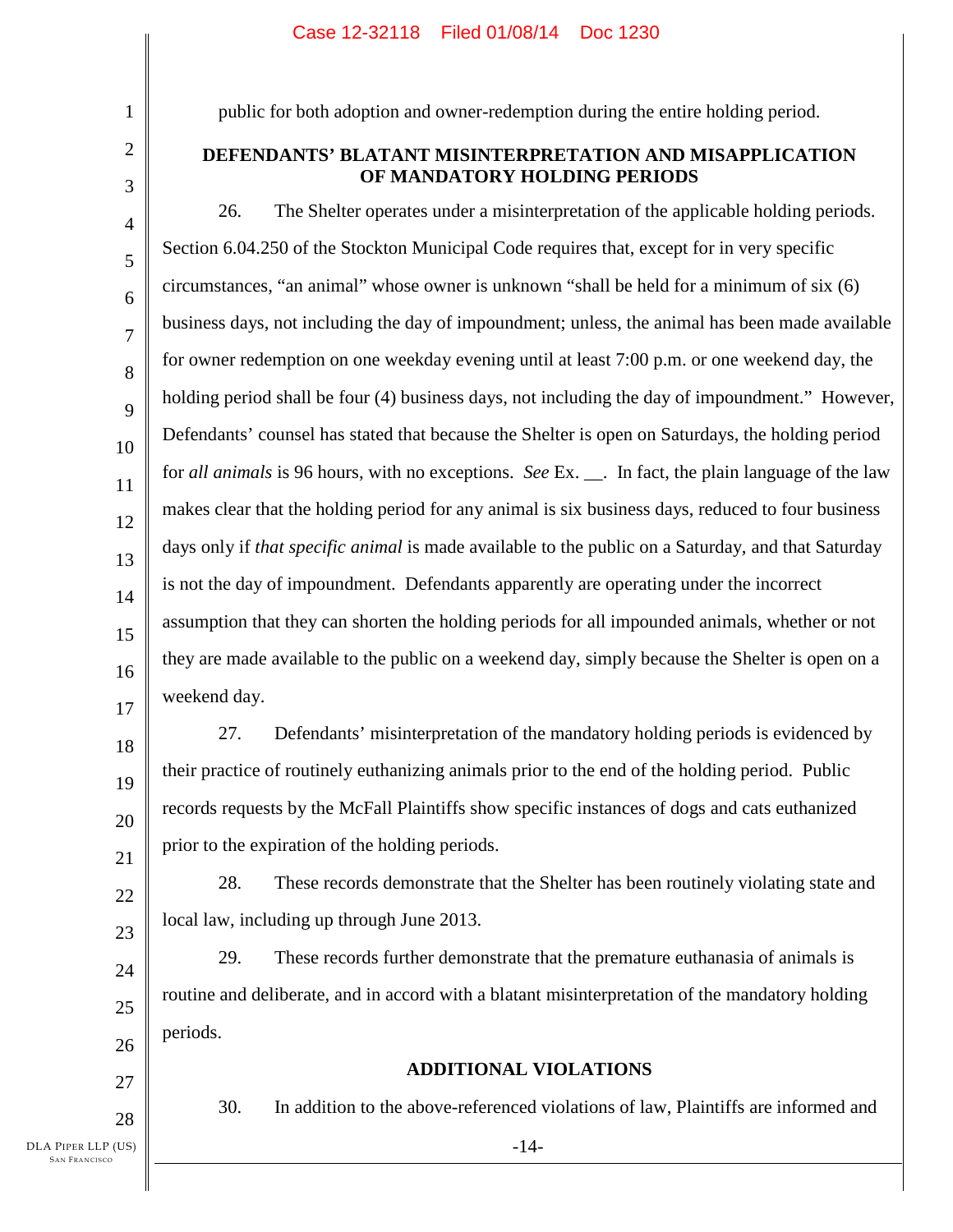1 2 3 4 5 6 7 8 believe that Defendants also violate their statutory obligation to promote life-saving alternatives to killing impounded animals by, among other things, allowing the Shelter to remain consistently understaffed, while at the same time turning away interested volunteers, leading to animals being killed unnecessarily because the Shelter fails to adequately assist the public with adoptions or with the reunification of lost animals with owners. For example, on March 27, 2013, "pit bull" dog A195612 was euthanized, with the following note to his record, "No one answers phone that can speak English ok to PTS" [put to sleep], apparently because there was no staff member or volunteer available to provide translation.

9 10 11 12 13 14 15 16 17 18 19 20 21 31. Plaintiffs are informed and believe that Defendant City of Stockton violated the law by failing to produce records pursuant to the Public Records Act. For example, on September 23, 2013, Plaintiff Eileen McFall, submitted a request for records to Defendant City of Stockton, seeking complete records of all Stockton animals examined, diagnosed, and/or treated by San Francisco SPCA veterinarians, including the name of the individual veterinarian, from November 1, 2012 to September 23, 2013. Dr. McFall made this request after reviewing notes made in animal records received through other Public Records Act requests, including the record for a puppy with the animal identification number A190595 with the note, "Dr K from SFSPCA saw dog agreed necessary to pts due to prolapsed rectum pc" [Pat Claerbout]. Prolapsed rectum is a treatable condition that may result from worms and is not a lawful reason for euthanasia during the legal holding period. Despite having requested the name of the treating veterinarian and other specific information required by the California Veterinary Medical Board and the California Code of Regulations, Dr. McFall did not receive that information in response to her request.

22 23 24 25 32. Plaintiffs Eileen McFall and Christopher McFall have made multiple other requests for records to Defendant City of Stockton, and have received only responses that are partially complete, including being vacant of detailed information about veterinary care and the providers of that care, in violation of applicable law.

26

# **PLAINTIFFS' PRE-LITIGATION ADVOCACY**

27 28 -15- 33. After repeatedly attempting to directly address Defendants' violations of law with Defendants to no avail, including through complaints to elected and appointed officials with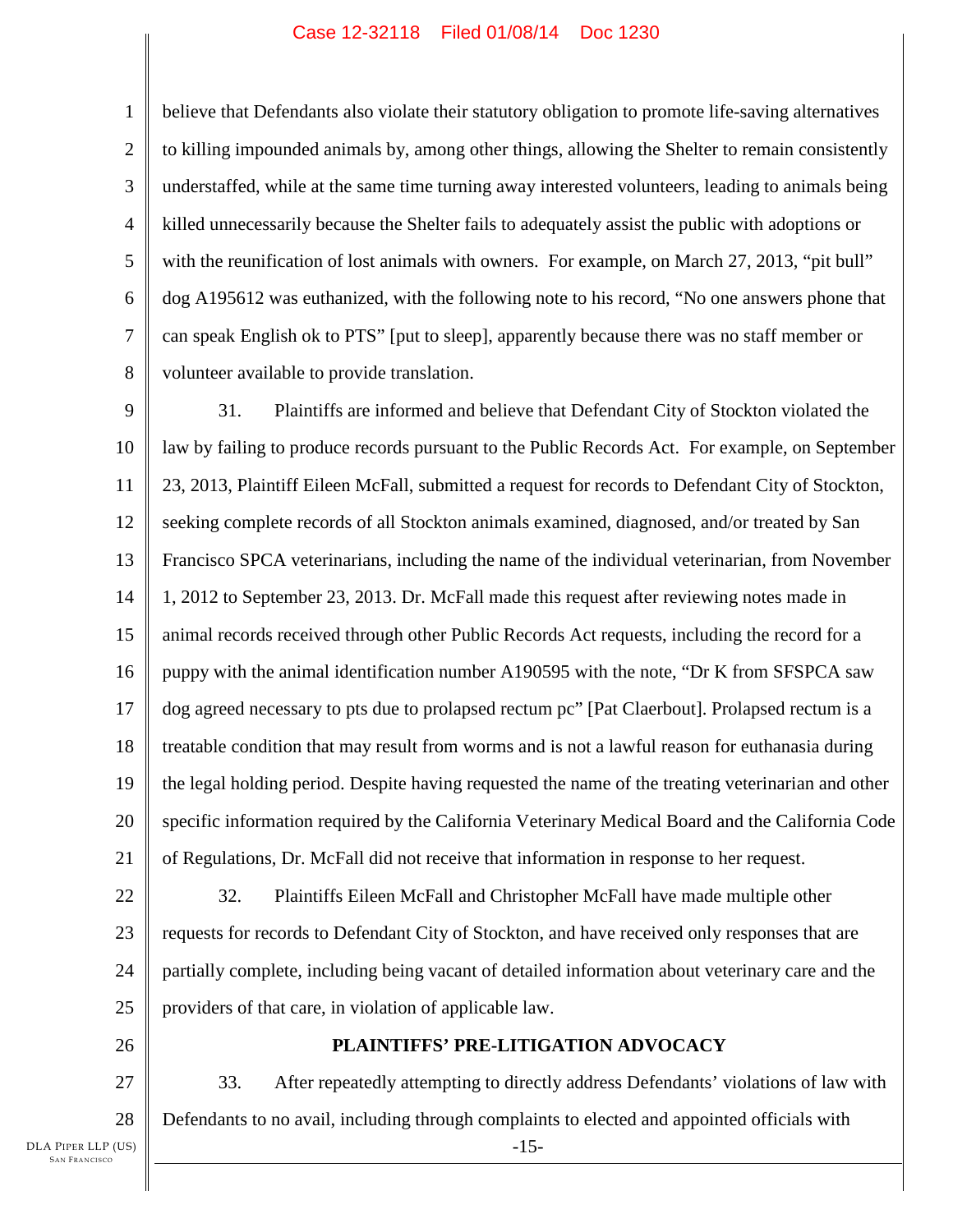1 2 3 4 5 6 7 8 9 10 11 12 13 responsibility for Stockton Animal Services, through provision of records and other information to Stockton Police Department investigators, and by reporting Defendants' violations to the media, on January 16, 2013, the McFall Plaintiffs, by and through their previous counsel, delivered to Defendants a letter demanding that Defendants immediately take corrective action to remedy the pattern of illegal activity at the Shelter. *See* Ex. \_\_, Letter from E. Ideta. This letter detailed six specific violations of the law: (1) improper killing of animals on intake; (2) improper killing of animals with rescue holds; (3) improper killing of animals before the end of stray holds; (4) failure to provide veterinary care; (5) restricting access to strays; and (6) failure to keep adequate records. The letter provided examples of each violation and attached Shelter records obtained as a result of public records requests. The letter also pointed out that the issue was a "widespread and methodical rejection of the Hayden Law and Municipal Code" by the Shelter under the direction of Defendant Claerbout, of which the examples provided were merely representative.

14 15 16 17 18 19 20 34. On January 24, 2013, the McFall Plaintiffs received a response from Defendants. *See* Ex. . The letter listed a number of Shelter policies and asserted that those policies conformed to state law. The letter attempted to account for each individual example violation, but failed to substantively respond to Plaintiffs' claims that the Shelter had established a pattern and practice of violating the spirit and the letter of the Hayden Act and Municipal Code, failed to acknowledge any wrongdoing on the part of the Shelter, and failed to indicate any manner in which the Shelter planned to alter its practices to comply with the state and local law.

21 22 23 24 25 26 27 28 -16- 35. The letter touted supposed reforms that the Shelter put into effect in October 2012, following a "comprehensive investigation" by the City into the practices and procedures at the Shelter undertaken in response to "concerns expressed by members of the Stockton community." The purported reforms included: (1) "having the Shelter open on Saturdays for at least four hours," (2) "holding all animals brought to the Shelter for at least 96 hours unless (a) a veterinarian determines the animal is too ill or too injured, (b) an animal is not weaned and its mother is not impounded, or (c) there is documentation that the animal is vicious or dangerous," and (3) upgrading the Shelter's computer system "so that Shelter staff may input and retrieve

DLA PIPER LLP (US) SAN FRANCISCO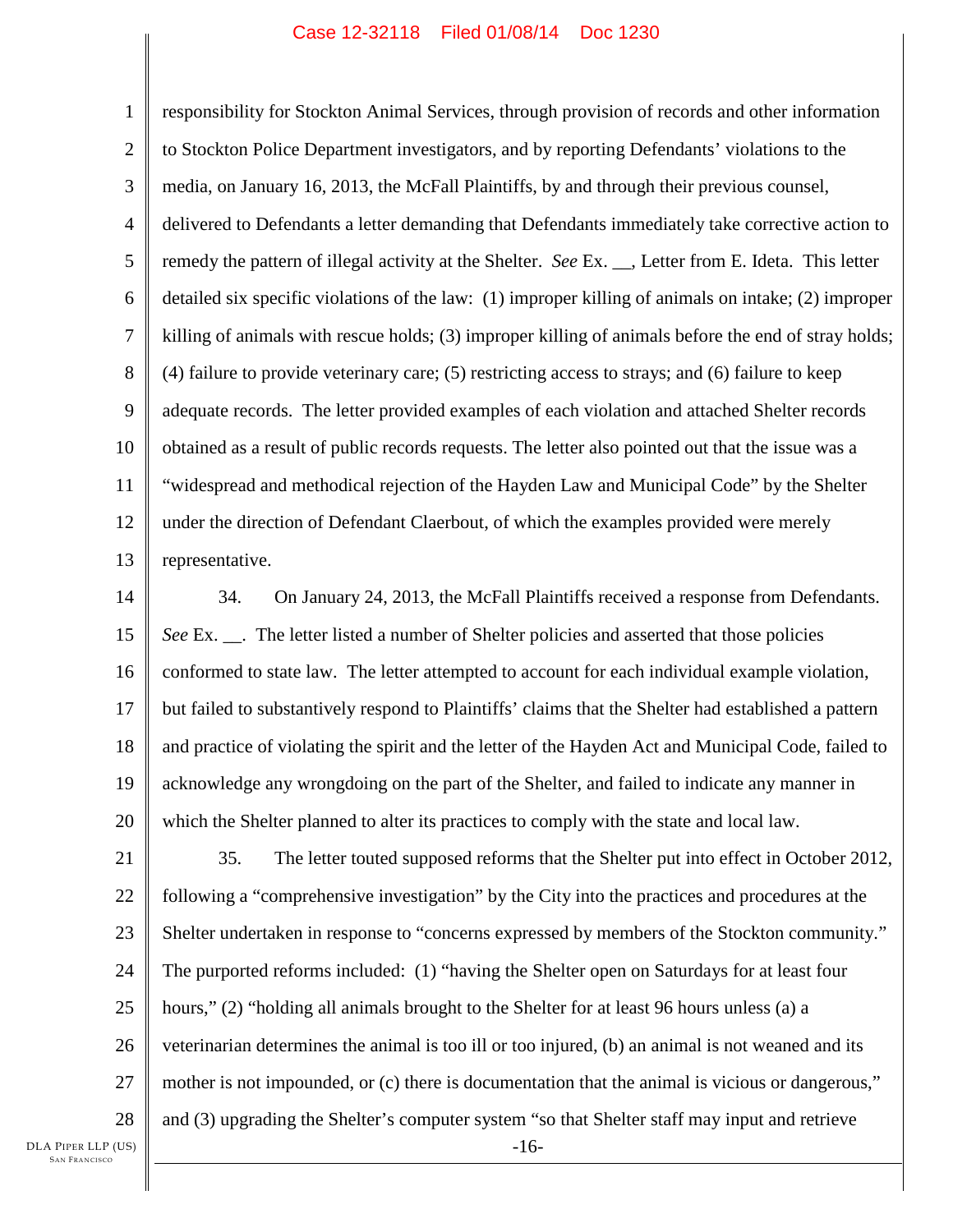required information concerning animals that are brought to the Shelter."

3 4 5 6 7 8 36. The letter dismissed some of the examples of holding-period violations listed in Mr. Ideta's letter because they took place prior to these alleged reforms, even though the reforms resulted in holding periods that were still not in compliance with law, as described below. The letter claimed that the euthanasia of an animal with a rescue hold and the failure to provide veterinary care to an injured dog were a result of inadvertence, but gave no indication that policies and procedures at the Shelter had been improved to prevent such incidents from happening again.

9 10 37. Defendants took the position "that the Shelter is currently being operated in compliance with the requirements of law." *See* Ex. at .

11 12 13 14 15 16 17 18 19 20 38. The letter attached an undated press release discussing the Police Department's investigation into whether the "Shelter was operating in compliance with the law." "The Department found that some of the policies and procedures in effect at the Shelter, although meeting the spirit of the law, have not always met the precise letter of the law. Moreover, the Department determined these policies and procedures are long standing." "In an effort to meet the letter and spirit of the law, the Department has implemented a number of changes to the Shelter's policies and procedures, including [. . .] any animal brought to the Shelter will be held for at least 72 hours unless a veterinarian determines the animal is too ill or too injured, an animal is not weaned and its mother is not impounded or the Department has documented the animal is vicious or dangerous." *See* Ex. \_\_\_ at \_\_\_.

DLA PIPER LLP (US) SAN FRANCISCO 22 23 24 25 26 27 28

21 -17- 39. Defendants' response and the press release demonstrate Defendants' continued disregard for the mandatory holding periods. Defendants' letter suggests a minimum holding period of 96 hours, while the Police Department's press release to the public indicates that animals must be held for a minimum of 72 hours. In fact, the law requires that impounded animals be held for at least *six business days not including the day of impoundment*, unless the animal is made available for owner redemption on a weekday until at least 7:00 p.m. or one weekend day *not including the day of impoundment*, in which case the animal must be held for a minimum of *four business days*. As the Shelter is never open until 7:00 p.m., there are many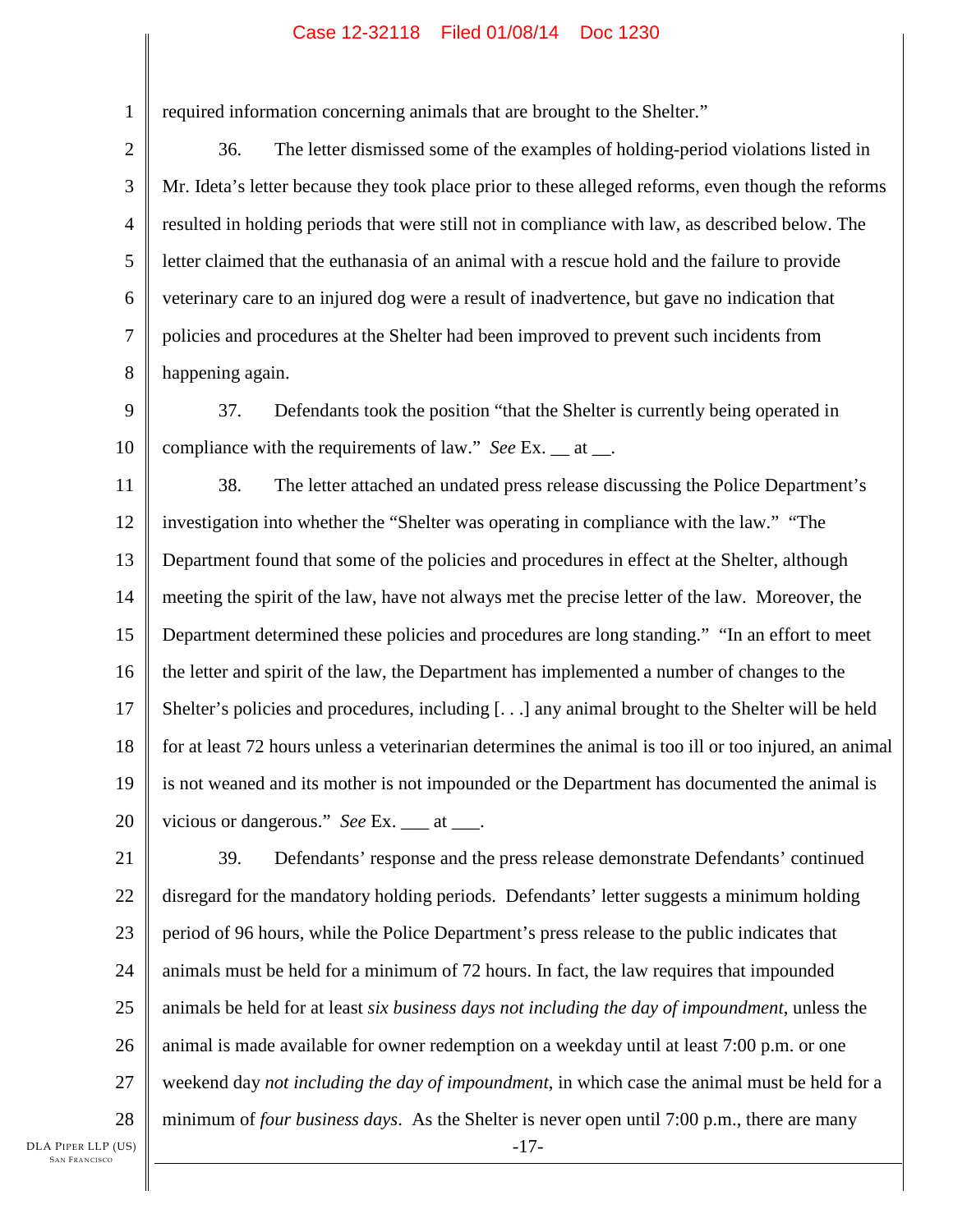1 2 3 4 5 6 7 8 9 10 11 12 13 14 15 16 17 18 19 20 21 22 23 24 25 instances in which impounded animals must be held for more than four business days. For example, an animal who is impounded on a Monday must be held on Monday (the day of impoundment), Tuesday, Wednesday, Thursday, Friday, and Saturday, and could be legally euthanized, at the earliest, on Sunday, provided the animal was made available to the public on the preceding Saturday. Under Defendants' stated policy, and as reflected in the records, Defendants routinely euthanize animals impounded on a Monday prior to the following Sunday. 40. After receiving Defendants' response, Plaintiffs obtained a number of records via public records requests demonstrating that Defendants had continued to violate state and local law after the reforms were purportedly implemented. 41. On June 7, 2013, the McFall Plaintiffs, through their previous counsel, delivered another letter to Defendants' counsel. *See* Ex. \_\_. This letter informed Defendants of Plaintiffs' belief, based on public records, that the Shelter continued to violate state and local law and that the Shelter's own policies remained out of compliance with the Stockton Municipal Code. 42. The letter requested that the City take immediate action to, among other things, implement the correct statutory holding periods for impounded animals, provide prompt and necessary veterinary care to ill or injured animals, provide public access to all impounded animals statutorily eligible for adoption or redemption, and maintain accurate and complete records as required by law. 43. On July 16, 2013, Defendants' counsel responded with a letter in which they maintained that the Shelter was being run in compliance with state and local law. *See* Ex. \_\_. However, Defendants' continued misinterpretation of and disregard for the mandatory holding periods is evident in this letter, in which they describe, about impounded stray animals, "Currently, (and for nearly a year now), the Shelter has been holding all such animals for 96 hours, consistent with the SMC and State law."

26 27 28 -18- 44. Defendants' response failed to give adequate and appropriate consideration to Plaintiffs' complaints, particularly given the documented history of unlawful practices at the Shelter under the direction of Defendant Claerbout. Defendants' second letter failed to substantively answer Plaintiffs' claims that the Shelter, even after "comprehensive" examination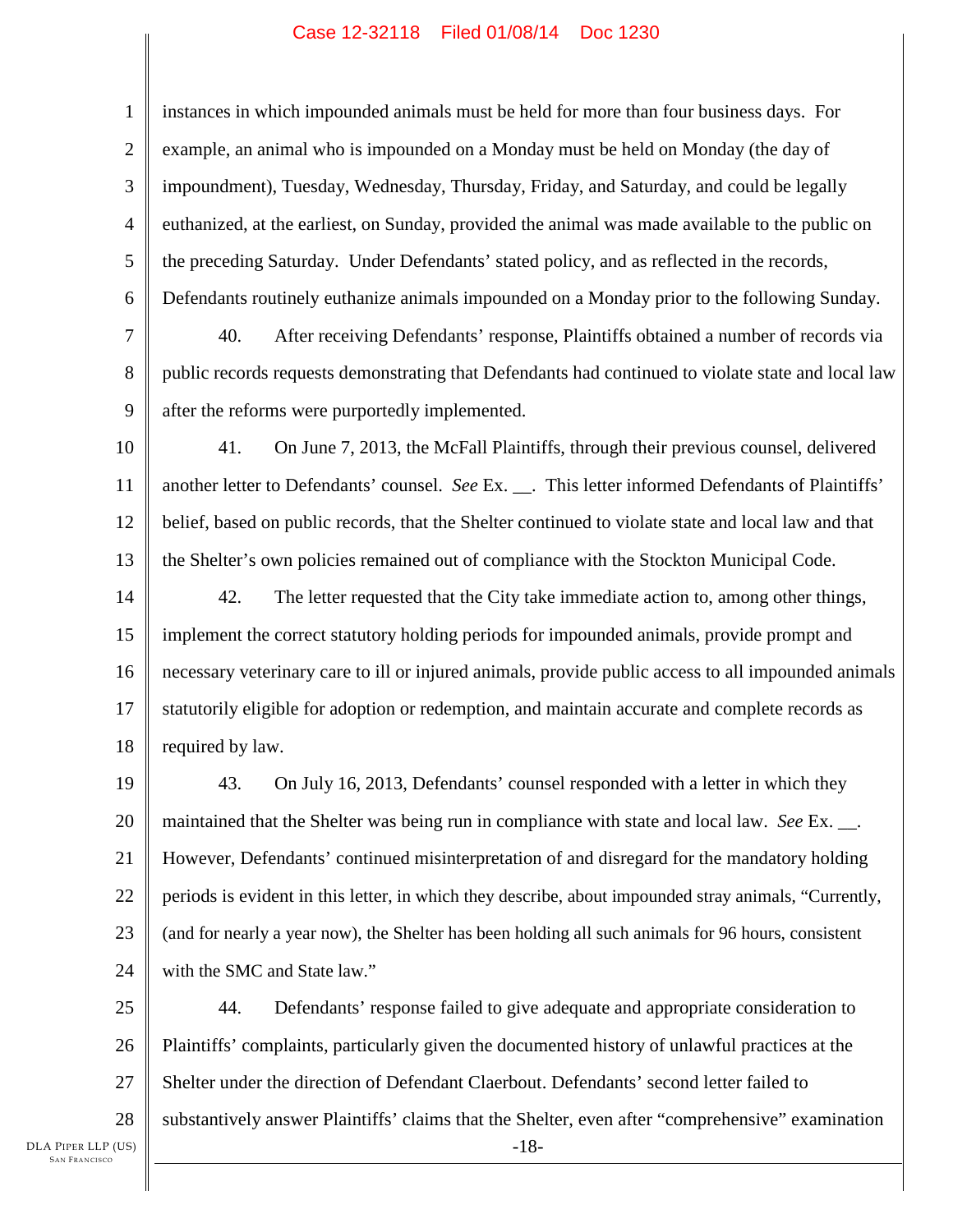1 2 3 4 5 6 7 8 9 10 11 12 13 14 15 16 17 18 19 20 21 22 23 24 25 26 and subsequent reforms, continued to operate in a pattern and practice of violating the Hayden Act and Municipal Code. **FIRST CAUSE OF ACTION Petition for Writ of Mandate Pursuant to California Code of Civil Procedure § 1085 (By All Plaintiffs Against All Defendants)**  45. Plaintiffs re-allege and incorporate by reference each and all of the allegations contained in the preceding paragraphs of this Petition and Complaint, as though fully set forth herein. 46. Defendants have a mandatory, nondiscretionary duty to comply with all the provisions of law set forth above, among others, regarding the proper care and treatment of impounded animals. 47. As set forth above, Defendants routinely violate the law by, among other things, (i) failing to hold and make animals available for adoption or owner redemption for the full holding period as required by the Stockton Municipal Code and the Hayden Act; (ii) killing animals without legal justification before expiration of the minimum holding period mandated by the Stockton Municipal Code and the Hayden Act; (iii) denying public access to adoptable animals and thwarting the public's ability to adopt animals ; (iv) segregating animals in sections of the shelter that are locked and not readily accessible to the public, frustrating the ability of potential adopters, rescuers, and owners searching for lost pets to find them; (v) failing to treat impounded animals kindly and humanely and to refrain from subjecting animals to unnecessary suffering; (vi) failing to provide impounded animals with necessary and prompt veterinary care; (vii) killing animals when rescue is available; (viii) accepting animals abandoned at veterinary facilities; (ix) failing to keep required and accurate records on impounded animals, and (x) failing to provide reasonable assistance to members of the public inquiring about reclaiming or adopting impounded animals. 48. Based on the facts previously described, Plaintiffs allege that the Defendants carry

27 28 out a program of killing specific breeds, those dogs labeled "pit bull," in disproportionate numbers as a means of controlling potentially dangerous dogs, in violation of state law

-19-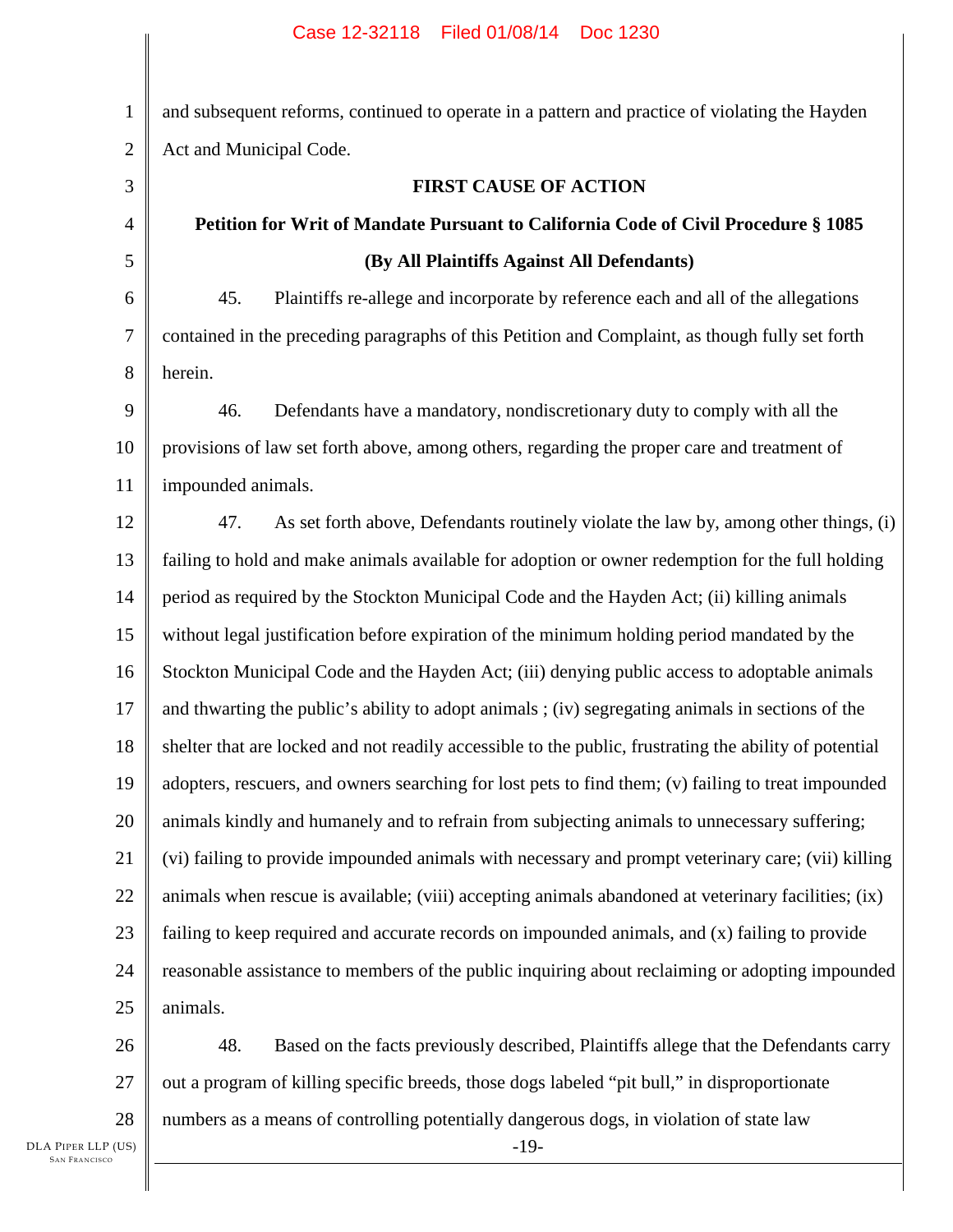1 2 prohibiting the implementation of any program to regulate potentially dangerous dogs that is specific as to breed.

3 4 5 6 49. As a direct and proximate result of Defendants' violations of law as set forth in detail, but without limitation, in this Petition and Complaint, Plaintiffs ALDF, Ms. Ballus, Dr. McFall and Mr. McFall have suffered injury in the form of financial and time resources expended in their efforts to remedy the ongoing violations at the shelter.

7 8 9 10 11 50. Plaintiffs ALDF, Dr. McFall and Mr. McFall have, on a number of occasions, notified Defendants of their failure to comply with their legal obligations and demanded change, including but not only by delivering to Defendants two letters from Plaintiffs' legal counsel, the first on January 16, 2013 and the second on June 7, 2013, as described in paragraphs 33-44 of this Petition and Complaint.

12

51. Defendants have failed to respond adequately to Plaintiffs' demands.

13 14 15 52. Plaintiffs have exhausted all administrative remedies available to them, or are excused from exhausting their remedies because they are seeking to enforce a public, rather than a private right, or as a result of futility of pursuing such remedies, among other things.

16 17 18 19 53. Plaintiffs have no administrative remedy and no plain, speedy or adequate remedy in the ordinary course of law. The only remedy provided by law for Plaintiffs to obtain relief is this Petition for Writ of Mandate pursuant to § 1085, *et seq*., of the California Code of Civil Procedure.

20 21 54. Plaintiffs will suffer irreparable harm if the relief requested herein is not granted, as will the public at large.

22 23 24 25 26 55. This litigation, if successful, will result in enforcement of a public duty and of important public rights affecting the public interest, including, without limitation, the public's right to compel Defendants to comply with state laws concerning the proper care and treatment of impounded animals, and with the state policy of saving and re-homing, instead of killing, such animals.

27 ///

28 ///

-20-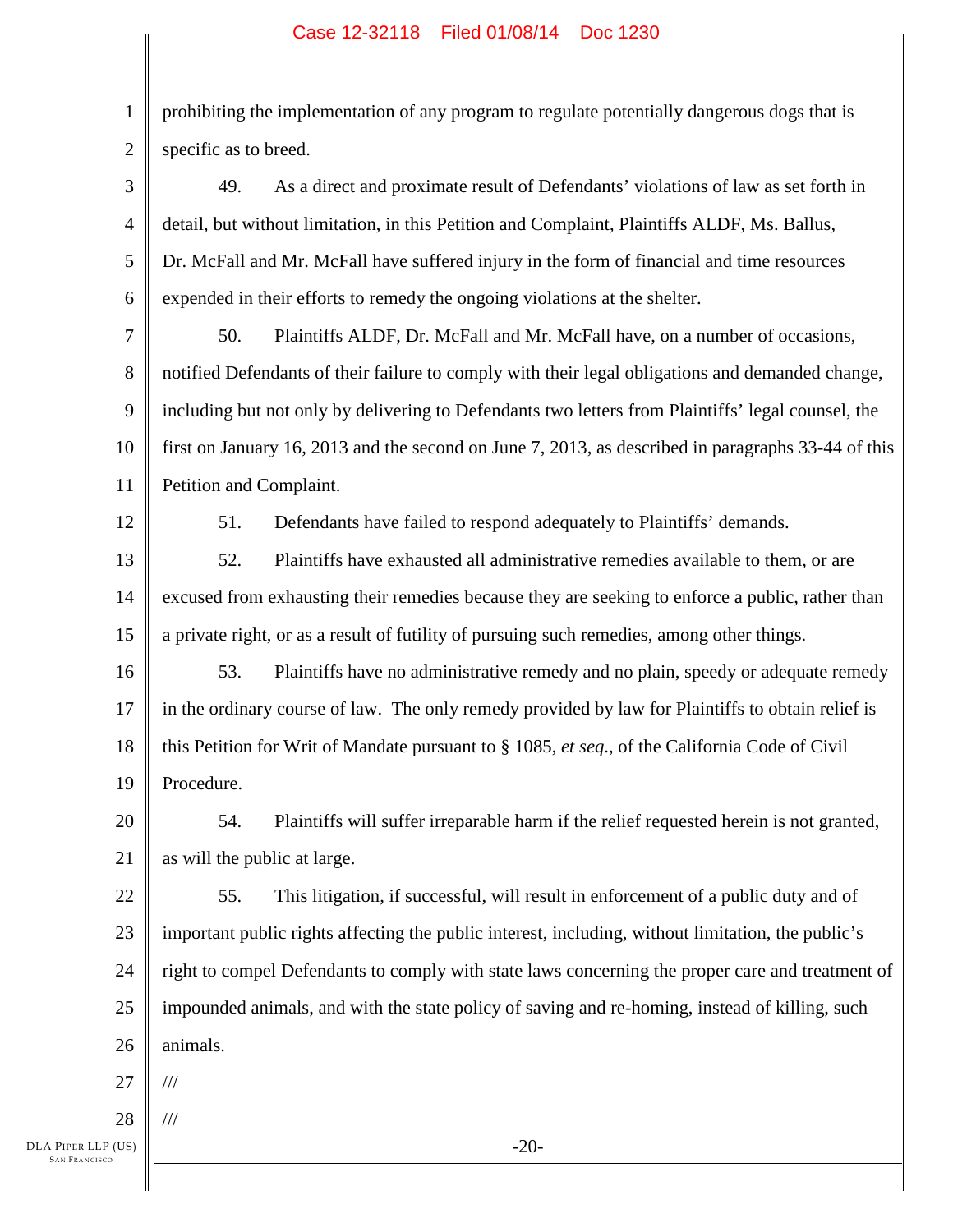| $\mathbf{1}$   | <b>SECOND CAUSE OF ACTION</b>                                                                         |  |  |  |  |
|----------------|-------------------------------------------------------------------------------------------------------|--|--|--|--|
| $\mathfrak{2}$ | Claim for Injunctive Relief Pursuant to Code Civ. Proc. § 526a                                        |  |  |  |  |
| 3              | (By Plaintiffs Emily Ballus and Eileen McFall Against All Defendants)                                 |  |  |  |  |
| $\overline{4}$ | Plaintiffs re-allege and incorporate by reference each and all of the allegations<br>56.              |  |  |  |  |
| 5              | contained in the preceding paragraphs of this Petition and Complaint, as though fully set forth       |  |  |  |  |
| 6              | herein.                                                                                               |  |  |  |  |
| $\overline{7}$ | 57.<br>By engaging in the unlawful acts and omissions set forth in this Petition and                  |  |  |  |  |
| $8\,$          | Complaint, among other violations of law pertaining to the treatment and care of impounded            |  |  |  |  |
| $\mathbf{9}$   | animals, Defendants have and continue to mismanage, misuse and waste public funds allocated           |  |  |  |  |
| 10             | for shelter operations and for the salaries of shelter staff members who fail to perform their duties |  |  |  |  |
| 11             | mandated by law. By euthanizing animals rather than promoting adoption, Defendants forgo              |  |  |  |  |
| 12             | potential revenue from adoption fees and instead pay to kill and dispose of animals who could         |  |  |  |  |
| 13             | have been placed into new homes.                                                                      |  |  |  |  |
| 14             | Plaintiff Emily Ballus as a citizen and taxpayer of the City of Stockton, is entitled<br>58.          |  |  |  |  |
| 15             | pursuant to Code of Civil Procedure section 526a to a judgment in the form of a judicial              |  |  |  |  |
| 16             | injunction restraining and preventing Defendants from continuing to illegally expend and/or           |  |  |  |  |
| 17             | waste public funds in the manner described in this Petition and Complaint.                            |  |  |  |  |
| 18             | 59.<br>Plaintiff Eileen McFall as a taxpayer of the City of Stockton, is entitled pursuant to         |  |  |  |  |
| 19             | Code of Civil Procedure section 526a to a judgment in the form of a judicial injunction               |  |  |  |  |
| 20             | restraining and preventing Defendants from continuing to illegally expend and/or waste public         |  |  |  |  |
| 21             | funds in the manner described in this Petition and Complaint.                                         |  |  |  |  |
| 22             | THIRD CAUSE OF ACTION                                                                                 |  |  |  |  |
| 23             | Petition for Writ of Mandate Pursuant to CAL. GOV. CODE § 6250                                        |  |  |  |  |
| 24             | (By Plaintiffs Eileen McFall, Christopher McFall and ALDF Against Defendant City of                   |  |  |  |  |
| 25             | Stockton)                                                                                             |  |  |  |  |
| 26             | 60.<br>Plaintiffs re-allege and incorporate by reference each and all of the allegations              |  |  |  |  |
| 27             | contained in the preceding paragraphs of this Petition and Complaint, as though fully set forth       |  |  |  |  |
| 28             | herein.                                                                                               |  |  |  |  |
| P(US)<br>CO.   | $-21-$                                                                                                |  |  |  |  |
|                |                                                                                                       |  |  |  |  |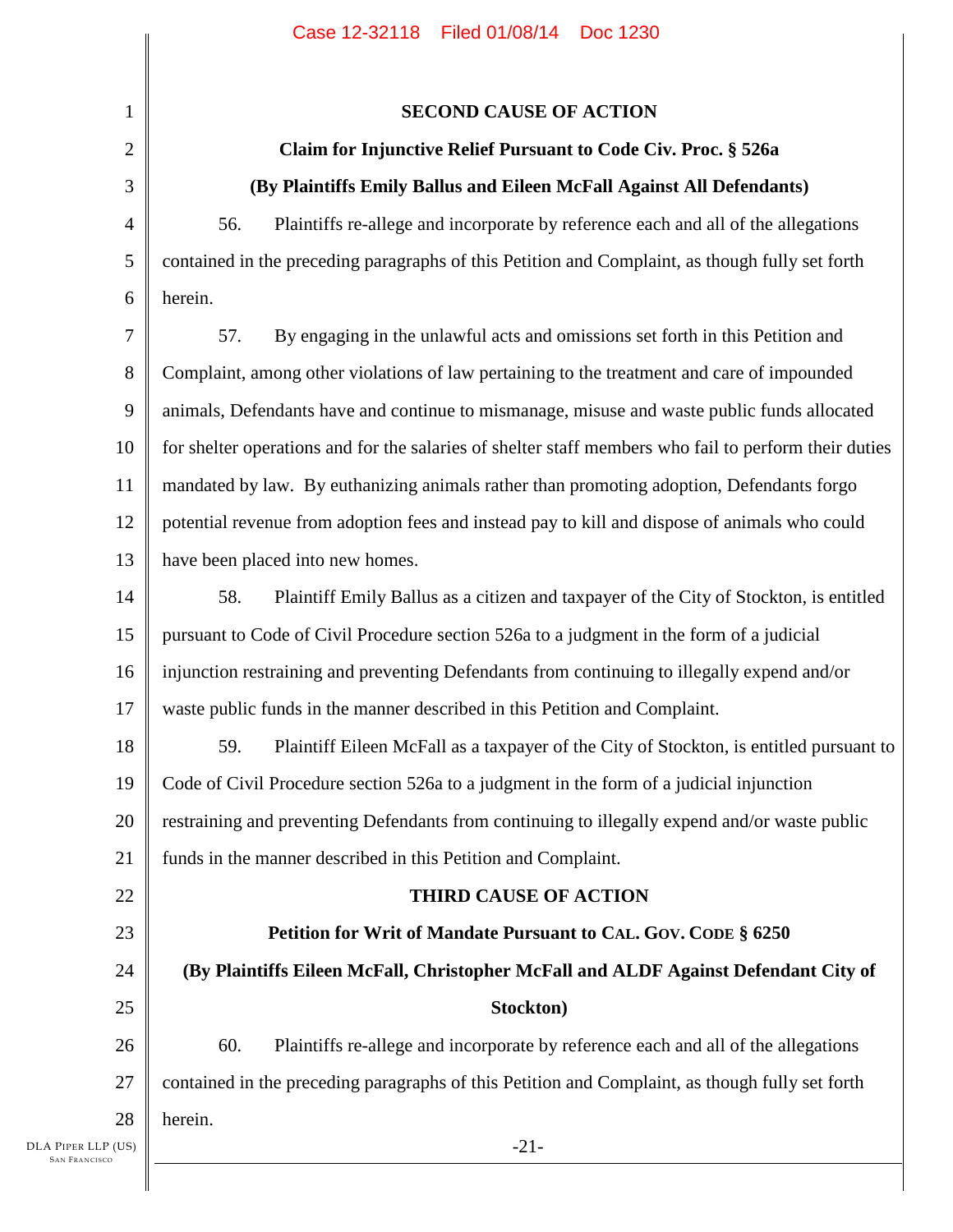| $\mathbf 1$              | Plaintiffs have a fundamental right to access information regarding the business of<br>61.      |  |  |
|--------------------------|-------------------------------------------------------------------------------------------------|--|--|
| $\overline{c}$           | the State pursuant to the California Public Records Act, CAL. GOV. CODE § 6250 et seq.          |  |  |
| 3                        | 62.<br>Defendant City of Stockton has an obligation under the California Public Records         |  |  |
| 4                        | Act to promptly provide records upon request that reasonably describes identifiable records,    |  |  |
| 5                        | unless those records are covered by a statutory exemption.                                      |  |  |
| 6                        | 63.<br>Defendant City of Stockton has provided no legally recognized justification for its      |  |  |
| 7                        | refusal to fully respond to the medical records request submitted by Plaintiff Eileen McFall on |  |  |
| 8                        | September 23, 2013.                                                                             |  |  |
| 9                        | 64.<br>Defendant City of Stockton has provided no legally recognized justification for its      |  |  |
| 10                       | failure to provide complete records in response to Plaintiffs' requests.                        |  |  |
| 11                       | 65.<br>Based on the conduct described in paragraphs 31 through 32 above, Plaintiffs             |  |  |
| 12                       | allege that Defendant City of Stockton has violated CAL. GOV. CODE § 6253(b) by failing to      |  |  |
| 13                       | produce the requested records.                                                                  |  |  |
| 14                       | <b>PRAYER FOR RELIEF</b>                                                                        |  |  |
| 15                       | WHEREFORE, Plaintiffs respectfully request that this Court enter judgment on this               |  |  |
| 16                       | Petition and Complaint, as follows:                                                             |  |  |
| 17                       | 1.<br>On the First Cause of Action:                                                             |  |  |
| 18                       | Issue a Writ of Mandate directing Defendants to immediately cease and<br>a.                     |  |  |
| 19                       | desist from at least the following:                                                             |  |  |
| 20                       | i.<br>killing any animal who is not irremediably suffering from a serious                       |  |  |
| 21                       | illness or severe injury, an unweaned newborn taken in without its                              |  |  |
| 22                       | mother, or an owner-relinquished dog with a history of vicious or                               |  |  |
| 23                       | dangerous behavior documented by Animal Services, before                                        |  |  |
| 24                       | expiration of the minimum statutory holding period;                                             |  |  |
| 25                       | ii.<br>holding animals in areas of the shelter that are not readily accessible                  |  |  |
| 26                       | to the public;                                                                                  |  |  |
| 27                       | iii.<br>accepting animals abandoned at veterinary facilities;                                   |  |  |
| 28<br>DLA PIPER LLP (US) | holding unweaned kittens impounded without their mothers<br>iv.<br>$-22-$                       |  |  |
| <b>SAN FRANCISCO</b>     |                                                                                                 |  |  |
|                          |                                                                                                 |  |  |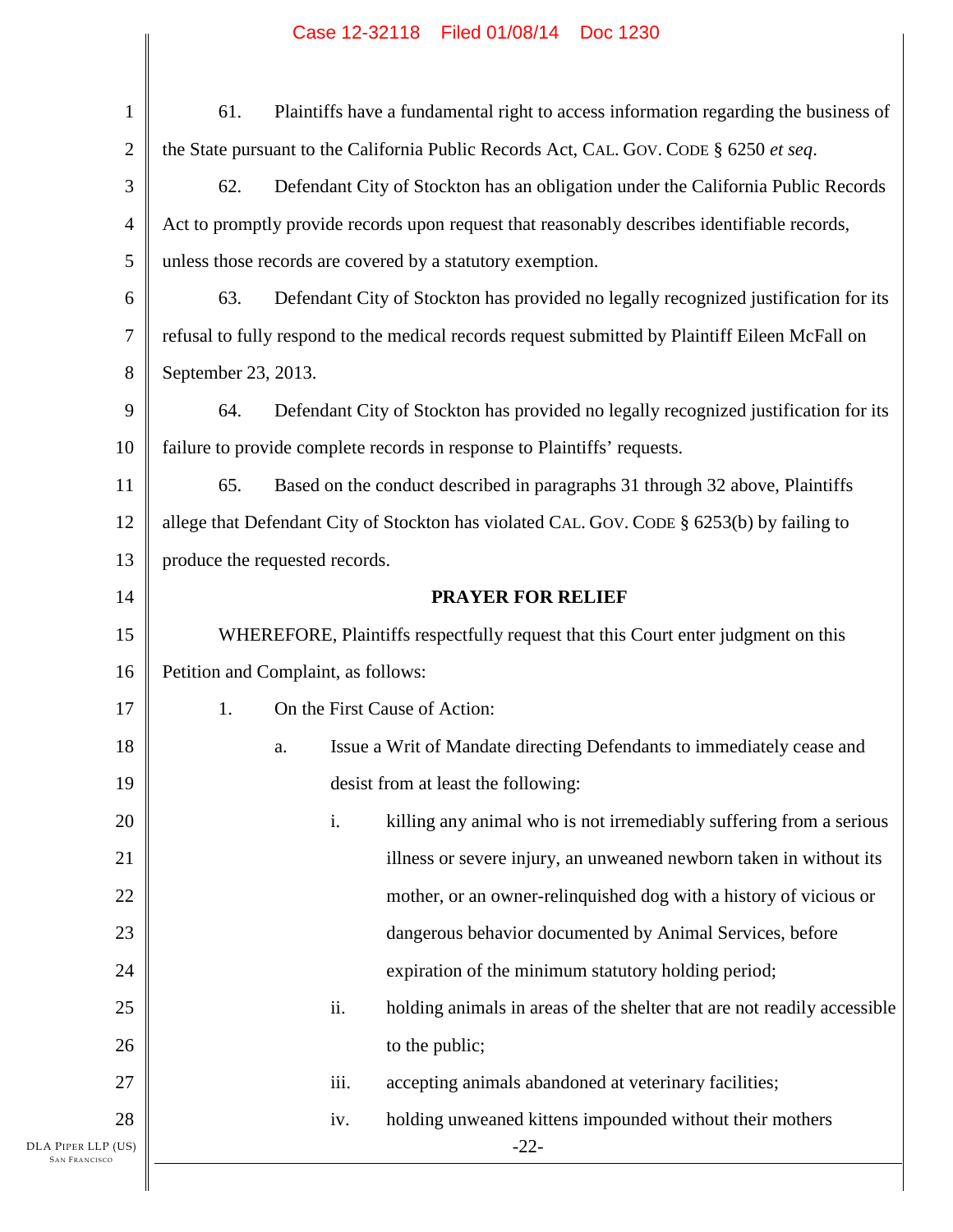Π

| $\mathbf{1}$                               |    |       | overnight or longer before performing euthanasia;                    |
|--------------------------------------------|----|-------|----------------------------------------------------------------------|
| $\mathbf{2}$                               |    | V.    | implementing their program regulating potentially dangerous dogs     |
| 3                                          |    |       | in a manner that is specific as to breed;                            |
| $\overline{4}$                             | b. |       | Issue a Writ of Mandate directing Defendants to immediately begin:   |
| 5                                          |    | i.    | complying with the provisions of the Hayden Act that remain in       |
| 6                                          |    |       | effect and with the Stockton Municipal Code;                         |
| 7                                          |    | ii.   | holding all animals who are not irremediably suffering from a        |
| 8                                          |    |       | serious illness or severe injury, or are not unweaned newborns       |
| 9                                          |    |       | taken in without their mother, or are not owner-relinquished dogs    |
| 10                                         |    |       | with a history of vicious or dangerous behavior documented by        |
| 11                                         |    |       | Animal Services, for the minimum statutory period;                   |
| 12                                         |    | iii.  | making owner-relinquished animals available to the public for        |
| 13                                         |    |       | adoption throughout their statutory holding periods;                 |
| 14                                         |    | iv.   | implementing policies and protocols for determining whether an       |
| 15                                         |    |       | impounded animal is truly (a) irremediably suffering from a serious  |
| 16                                         |    |       | illness or severe injury, (b) an unweaned newborn that cannot        |
| 17                                         |    |       | survive without its mother, or (c) vicious;                          |
| 18                                         |    | V.    | making animals accessible to and viewable by the public at all       |
| 19                                         |    |       | times that the animals are impounded at the Shelter;                 |
| 20                                         |    | vi.   | implementing policies and protocols for ensuring that all animals in |
| 21                                         |    |       | the Shelter's care are treated kindly and humanely, are not          |
| 22                                         |    |       | subjected to unnecessary suffering, and receive adequate nutrition,  |
| 23                                         |    |       | water, shelter, and exercise;                                        |
| 24                                         |    | vii.  | providing prompt and necessary veterinary care to all impounded      |
| 25                                         |    |       | animals;                                                             |
| 26                                         |    | viii. | implementing a reliable and robust method for non-profit rescue      |
| 27                                         |    |       | groups to place holds on animals prior to euthanasia;                |
| 28                                         |    | ix.   | implementing policies and protocols for determining whether an       |
| DLA PIPER LLP (US)<br><b>SAN FRANCISCO</b> |    |       | $-23-$                                                               |
|                                            |    |       |                                                                      |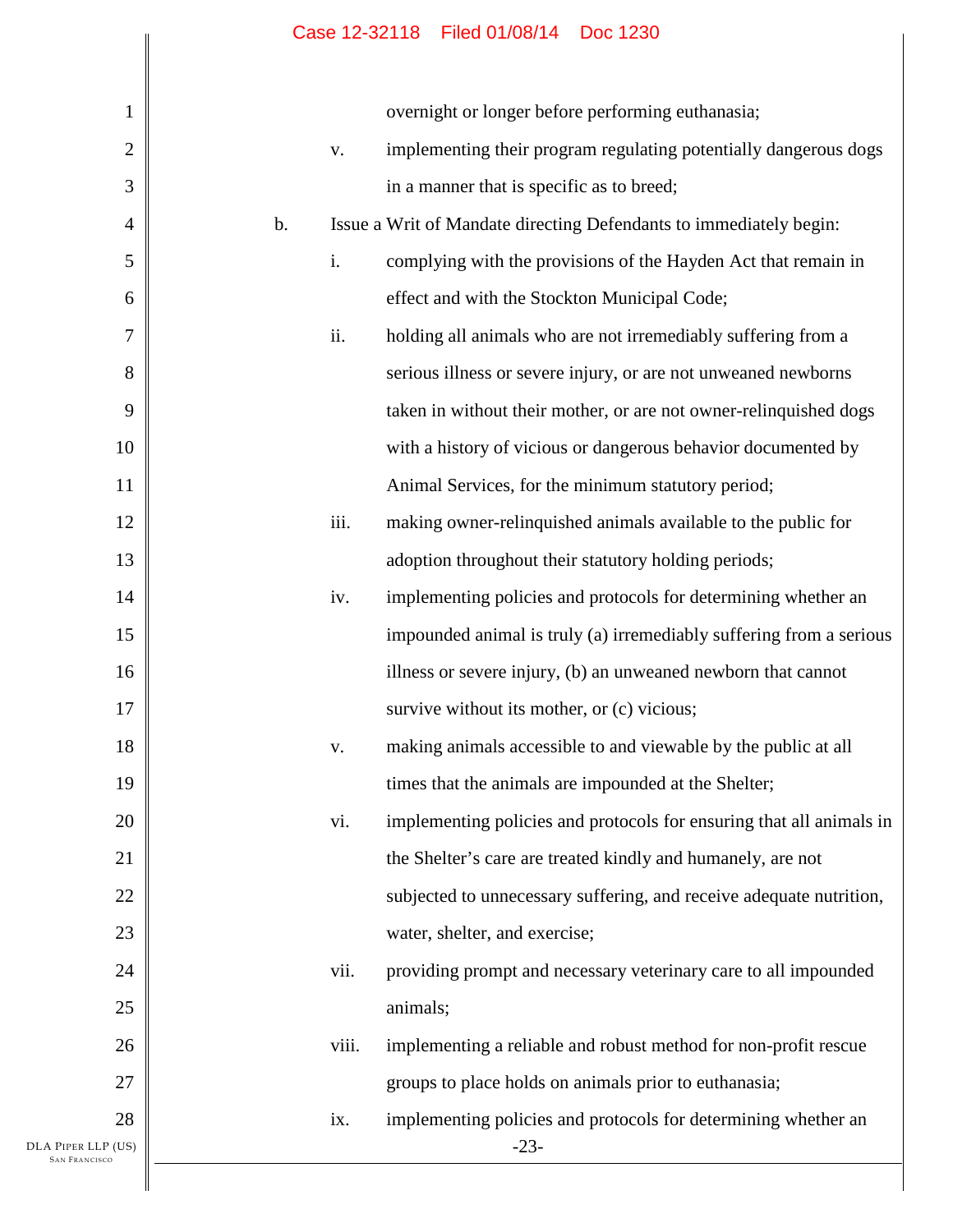Ι

| 1                                          | impounded animal is truly (a) unadoptable and unsuitable for                             |
|--------------------------------------------|------------------------------------------------------------------------------------------|
| $\overline{c}$                             | placement, or (b) untreatable to become adoptable;                                       |
| 3                                          | making all adoptable animals residing in the shelter available to the<br>X.              |
| $\overline{4}$                             | public for adoption when they are statutorily eligible to be adopted;                    |
| 5                                          | keeping complete and accurate records on impounded animals as<br>xi.                     |
| 6                                          | required by law, including but not limited to records of veterinary                      |
| 7                                          | care provided;                                                                           |
| 8                                          | providing prompt assistance to members of the public, including<br>xii.                  |
| 9                                          | rescue organizations, inquiring, whether by telephone, in person, or                     |
| 10                                         | by electronic means, about reclaiming or adopting particular                             |
| 11                                         | animals.                                                                                 |
| 12                                         | 2.<br>On the Second Cause of Action:                                                     |
| 13                                         | Issue an order preliminarily and permanently enjoining Defendants from at<br>a.          |
| 14                                         | least the following:                                                                     |
| 15                                         | i.<br>killing any animal who is not irremediably suffering from a serious                |
| 16                                         | illness or severe injury, an unweaned newborn taken in without its                       |
| 17                                         | mother, or an owner-relinquished dog with a history of vicious or                        |
| 18                                         | dangerous behavior documented by Animal Services, before                                 |
| 19                                         | expiration of the minimum statutory holding period;                                      |
| 20                                         | ii.<br>holding animals in areas of the shelter that are not readily accessible           |
| 21                                         | to the public;                                                                           |
| 22                                         | iii.<br>accepting animals abandoned at veterinary facilities;                            |
| 23                                         | holding unweaned kittens impounded without their mothers<br>iv.                          |
| 24                                         | overnight or longer before performing euthanasia;                                        |
| 25                                         | regulating potentially dangerous dogs in a manner that is specific as<br>V.              |
| 26                                         | to breed;                                                                                |
| 27                                         | Issue an order preliminarily and permanently mandating that Defendants:<br>$\mathbf b$ . |
| 28                                         | i.<br>comply with the provisions of the Hayden Act that remain in effect                 |
| DLA PIPER LLP (US)<br><b>SAN FRANCISCO</b> | $-24-$                                                                                   |
|                                            |                                                                                          |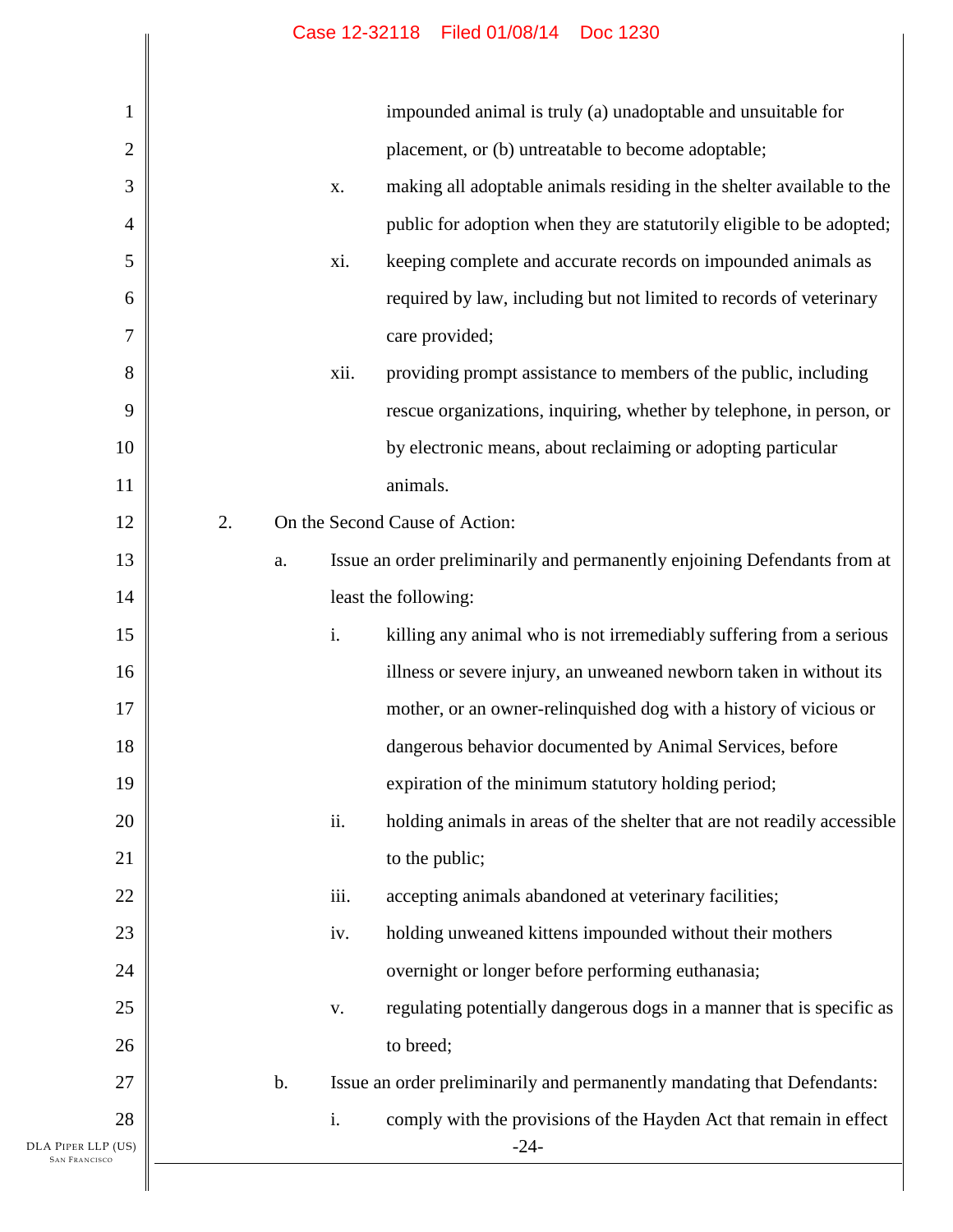and with the Stockton Municipal Code;

| 1                                          |       | and with the Stockton Municipal Code;                                 |
|--------------------------------------------|-------|-----------------------------------------------------------------------|
| $\mathbf{2}$                               | ii.   | hold all animals who are not irremediably suffering from a serious    |
| 3                                          |       | illness or severe injury, or are not unweaned newborns taken in       |
| $\overline{4}$                             |       | without their mother, or are not owner-relinquished dogs with a       |
| 5                                          |       | history of vicious or dangerous behavior documented by Animal         |
| 6                                          |       | Services, for the minimum statutory period;                           |
| $\tau$                                     | iii.  | make owner-relinquished animals available to the public for           |
| 8                                          |       | adoption throughout their statutory holding periods;                  |
| 9                                          | iv.   | implement policies and protocols for determining whether an           |
| 10                                         |       | impounded animal is truly (a) irremediably suffering from a serious   |
| 11                                         |       | illness or severe injury, (b) an unweaned newborn that cannot         |
| 12                                         |       | survive without its mother, or (c) vicious;                           |
| 13                                         | V.    | make animals accessible to and viewable by the public at all times    |
| 14                                         |       | that the animals are impounded at the Shelter;                        |
| 15                                         | vi.   | implement policies and protocols for ensuring that all animals in the |
| 16                                         |       | Shelter's care are treated kindly and humanely, are not subjected to  |
| 17                                         |       | unnecessary suffering, and receive adequate nutrition, water,         |
| 18                                         |       | shelter, and exercise;                                                |
| 19                                         | vii.  | provide prompt and necessary veterinary care to all impounded         |
| 20                                         |       | animals;                                                              |
| 21                                         | viii. | implement a reliable and robust method for non-profit rescue          |
| 22                                         |       | groups to place holds on animals prior to euthanasia;                 |
| 23                                         | ix.   | implement policies and protocols for determining whether an           |
| 24                                         |       | impounded animal is truly (a) unadoptable and unsuitable for          |
| 25                                         |       | placement, or (b) untreatable to become adoptable;                    |
| 26                                         | X.    | make all adoptable animals residing in the shelter available to the   |
| 27                                         |       | public for adoption when they are statutorily eligible to be adopted; |
| 28                                         | xi.   | keep complete and accurate records on impounded animals as            |
| DLA PIPER LLP (US)<br><b>SAN FRANCISCO</b> |       | $-25-$                                                                |
|                                            |       |                                                                       |